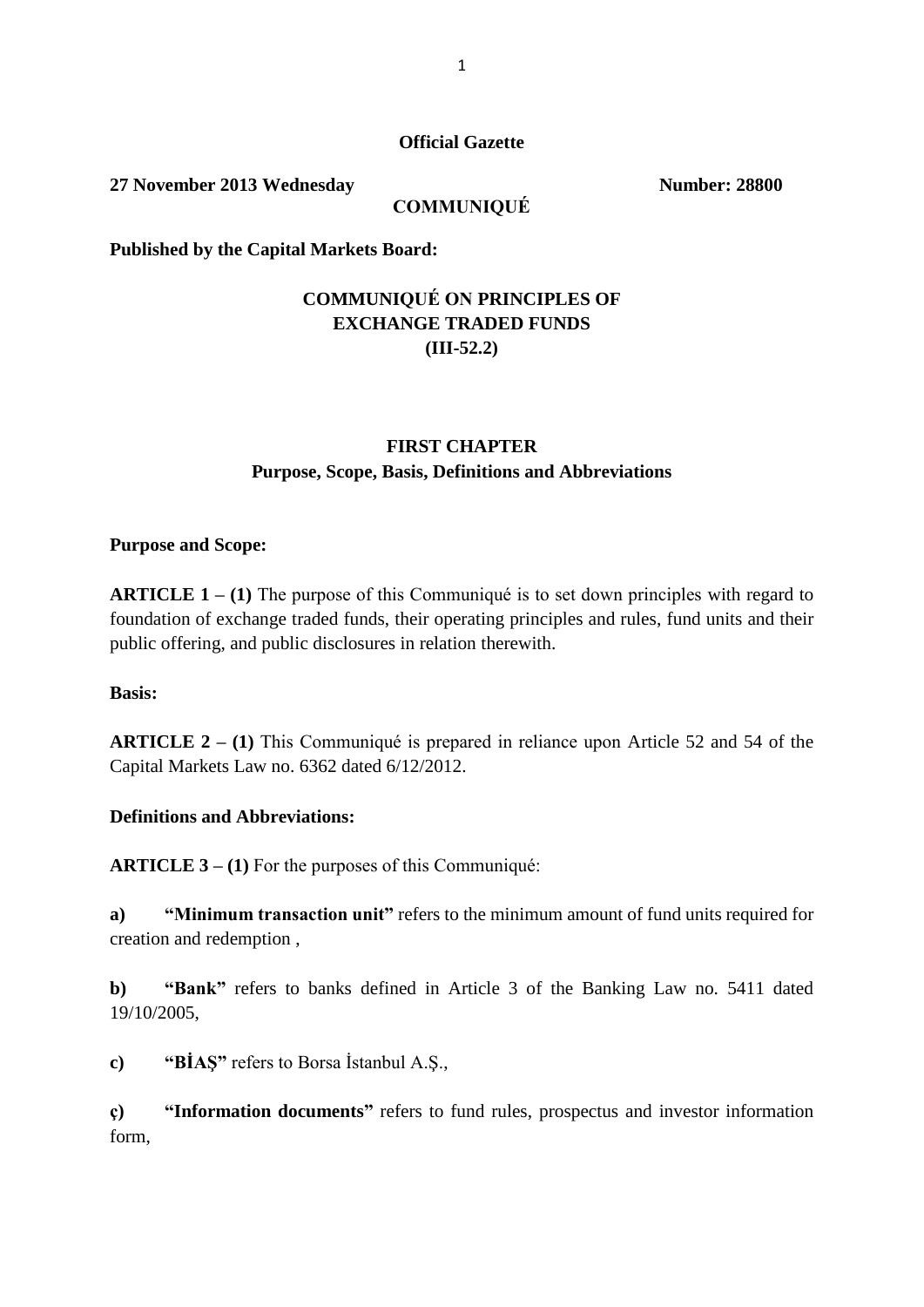**d) "Exchange"** refers to the systems, marketplaces and foreign exchanges as defined in sub-paragraph (ç) of the first paragraph of Article 3 of the Law no. 6362,

**e) "Fund"** refers to exchange traded funds,

**f) "Prospectus"** refers to a public disclosure document containing all information regarding the characteristics of the fund and the associated rights and risks, so as to enable investors to make an informed assessment,

**g) "Net assets value"** refers to the fund portfolio value calculated by valuation of assets in the fund portfolio within the frame of the relevant regulations of the Board pertaining to financial reporting of investment funds, with addition of other assets and receivables thereto and deducting debts and liabilities therefrom,

**ğ) "Issuer"** refers to a joint-stock company,

**h) "Law"** refers to the Capital Markets Law no. 6362 dated 6/12/2012,

**ı) "PDP"** refers to the Public Disclosure Platform,

**i) "Fund unit"** refers to a dematerialized capital market instrument which represents the right of ownership of the investor and proves his participation in the fund,

**j) "Founder"** refers to a portfolio management company holding an operating license received from the Board within the frame of the Communiqué on Portfolio Management Companies and Their Activities (III-5.1) published in the Official Gazette edition 28695 on 2/7/2013,

**k) "Board"** refers to the Capital Markets Board,

**l) "Portfolio depository institution"** refers to an institution offering portfolio custody services within the frame of Article 56 of the Law,

**m) "Swap contract"** refers to an agreement wherein total return of an asset is swapped with another cash flow throughout the maturity of agreement,

**n) "Takasbank"** refers to İstanbul Takas ve Saklama Bankası A.Ş.,

**o) "Tracking difference"** refers to the difference between the annual return on fund portfolio and the annual return on the tracked index,

**ö) "Tracking error"** refers to the variability of the difference between the return on fund portfolio and the return on the tracked index,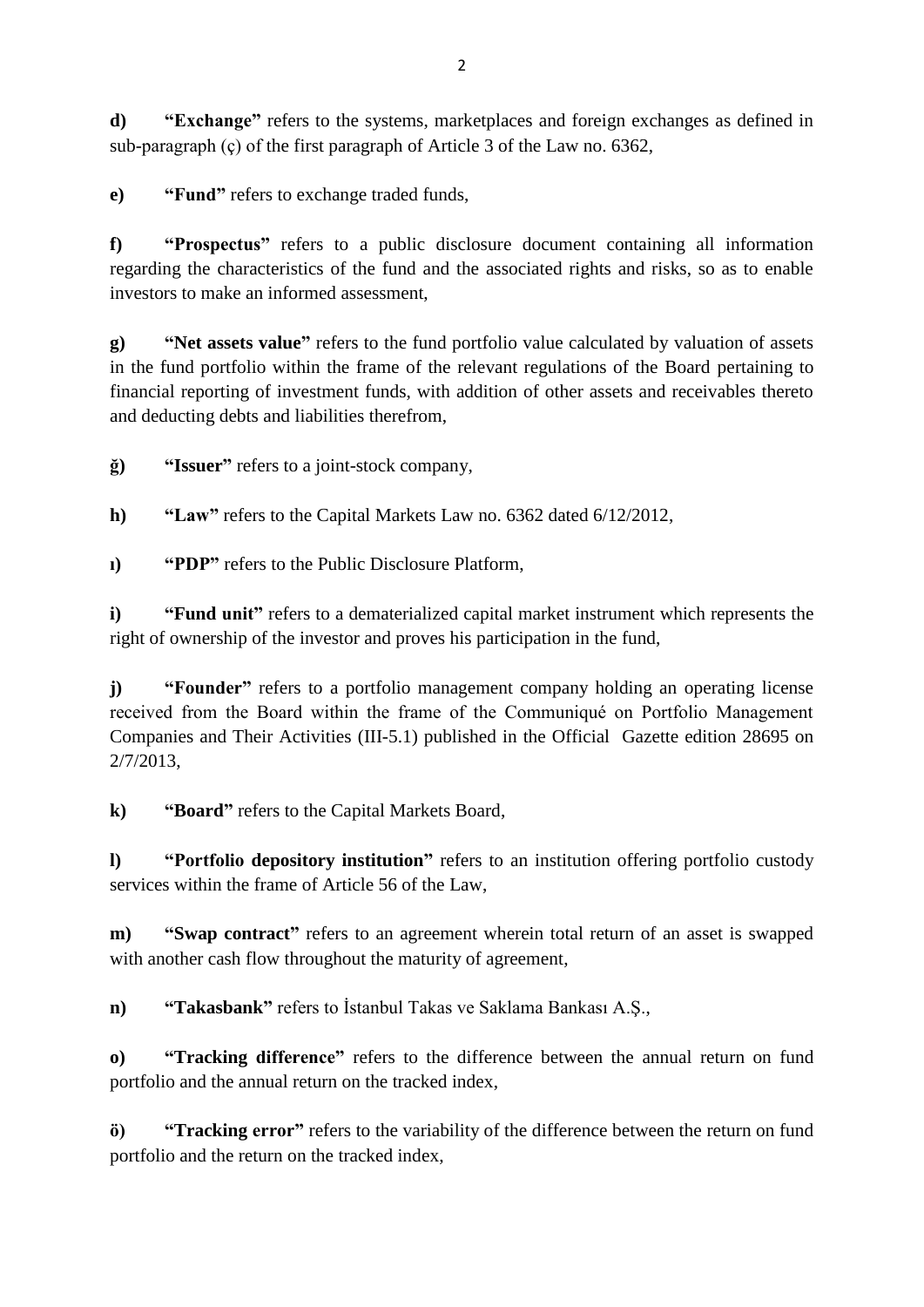**p) "CBRT"** refers to the Central Bank of the Republic of Turkey,

**r) "TTRG"** refers to the Turkish Trade Registry Gazette,

**s) "Derivative instruments"** refers to futures and option contracts deemed appropriate by the Board to be included in the fund portfolio,

**ş) "Communiqué on Principles of Investment Funds"** refers to the Communiqué on Principles of Investment Funds (III-52.1) published in the Official Gazette 28702 on 9/7/2013,

**t) "Investor information form"** refers to a summary form indicating the structure, investment strategy and risks of the fund,

**u) "Authorized participant"** refers to an intermediary institution holding a license received from the Board for execution of orders or dealing on own account services, which has entered into a contract with the founder, and which intermediates the creation and redemption of fund units,

**ü) "Authorized institution"** refers to an intermediary institution or an investment bank licensed by the Board for underwriting activities,

**v) "Manager"** refers to a portfolio management company deemed appropriate by the Board.

# **SECOND CHAPTER General Principles**

## **Exchange Traded Fund:**

**ARTICLE 4 – (1)** The exchange traded fund is an asset of which fund units are traded at BİAŞ, and may issue fund units in return for the delivery of assets in the portfolio or only cash in such a manner to reflect the composition of the fund portfolio, and which enables the receipt of assets or only cash in return for the fund units, established by portfolio management companies within the fund rules on the account of savers, in conformity with the fiduciary ownership principles, in order to operate the portfolio and which does not have a legal entity.

**(2)** The fund must be established in order to track an index deemed appropriate by the Board.

**(3)** The index tracked by the fund and the fund portfolio may be composed of the following assets and transactions:

**a)** Corporate and public debt instruments and shares of issuers established in Turkey, also including those within the scope of privatization,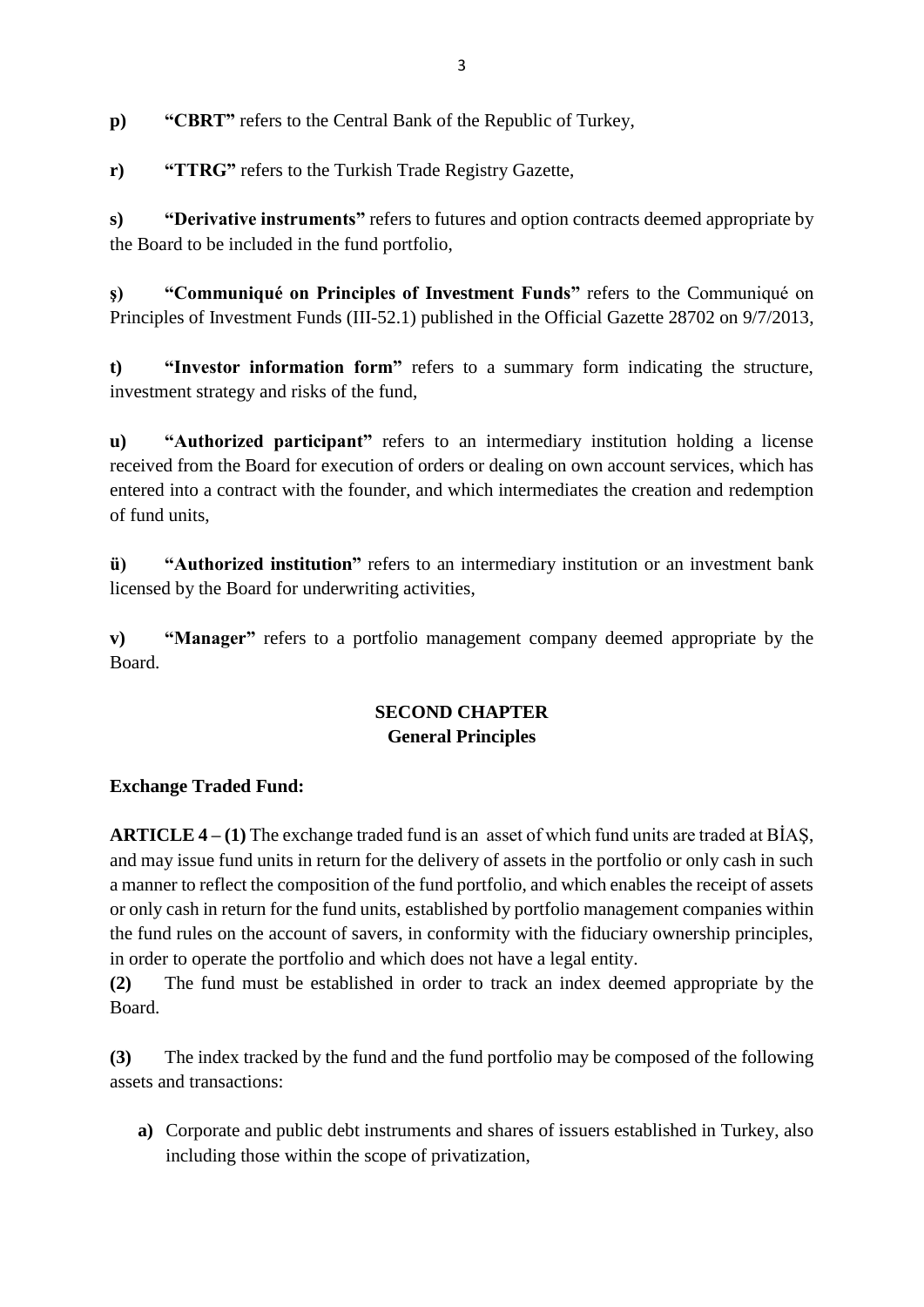- **b)** Foreign corporate and public debt instruments and shares of issuers which are tradable pursuant to the provisions of the Governmental Decree no. 32 on Protection of Value of Turkish Currency enacted and put into force by a Decree of the Council of Ministers no. 89/14391 dated 7/8/1989;
- **c)** Gold and other precious metals and capital market instruments issued on the basis of such metals;
- **ç)** Fund units of exchange traded funds tracking the same index and listed in foreign exchanges;
- **d)** Lease certificates;
- **e)** Real estate certificates;
- **f)** Warrants and investment firm certificates;
- **g)** Cash collaterals and premiums of derivative instruments;
- **ğ)** Repo and reverse repo transactions;
- **h)** Time deposits and participation accounts up to a maximum maturity of 12 months;
- **ı)** Takasbank money market transactions;
- **i**) Foreign currencies, the daily foreign exchange buying and selling rates of which are announced by CBRT;
- **j)** Swap contracts;
- **k)** Other investment instruments deemed appropriate by the Board.

**(4)** The fund cannot deal with any activities other than operation of a portfolio composed of assets and transactions listed in the third paragraph hereinabove.

**(5)** The fund cannot be established as an umbrella fund.

### **Tracking Strategy of the Fund:**

**ARTICLE 5 – (1)** The basic strategy of the fund is to mimic the performance of the tracked index. This is controlled by calculation of the tracking difference and tracking error as shown and described in Annex-1. Tracking difference and tracking error may be calculated in the currency used in calculation of the index.

**(2)** Principles relating to calculation and disclosure of tracking difference and tracking error are described in the information documents.

**(3)** The founder announces in PDP:

 **a)** the tracking difference and tracking error calculated for the recent one year, and in the case of a substantial increase in tracking difference and tracking error, the reasons of such difference, as of the end of each month, in the first business day of the following month;

 **b)** the estimated value of probable tracking error of the next year which may occur under normal market conditions, as of the last business day of each year;

 **c)** the estimated tracking error predicted for the previous year, and the actual tracking difference and tracking error, and in the case of a substantial difference between estimated and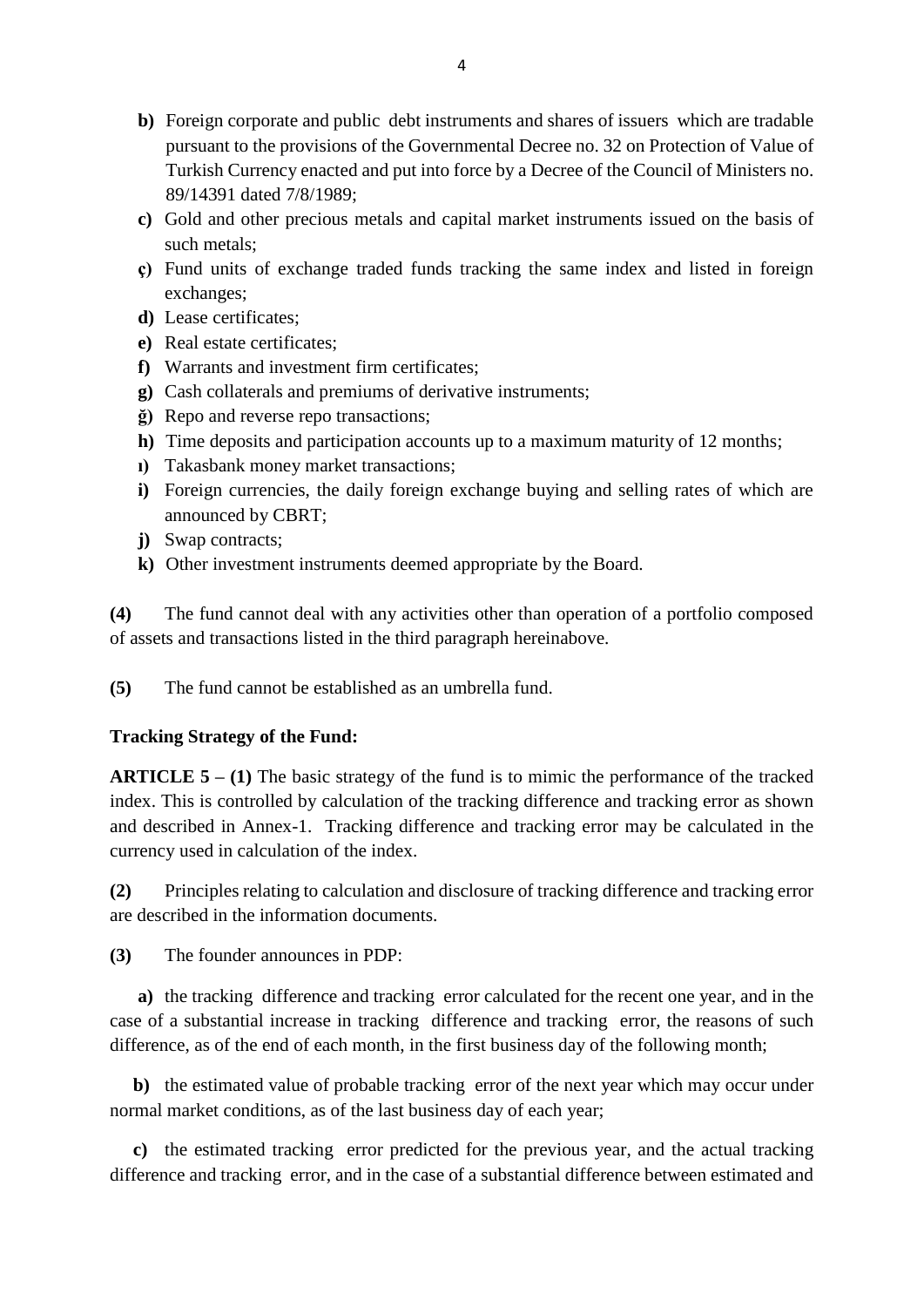actual tracking errors, the reasons of such difference, as of no later than the last business day of January every year.

**(4)** The fund may track the index by investing:

 **a)** at least 80% of the net assets value permanently only in the assets covered by the tracked index;

 **b)** at least 80% of the net assets value permanently in fund units of exchange traded funds which are tracking the same index tracked by the fund and are listed in foreign exchanges;

**c)** in assets which are not covered by the tracked index.

**(5)** Funds covered by subparagraph (a) of the fourth paragraph hereinabove may establish their portfolios through full copying from all of the assets covered by the index tracked by them or by way of sampling from some of them chosen.

### **Name of the Fund:**

**ARTICLE 6 – (1)** Name of the fund:

**a)** is required to be in compliance with the investment strategy of the fund;

**b)** may not have excessive similarity to the name of another fund, and may not associate with a person/entity unrelated to the fund, and may not refer to non-provable qualities and features of the founder or portfolio manager or may not contain similar subjective expressions implying a superiority of the fund from other funds, or may not otherwise mislead the investors.

**(2)** The fund's name may contain expressions relating to the tracked index, or the index provider.

**(3)** Names of funds which permanently invest at least 80% of their net assets value in foreign currencies and capital market instruments must contain the expression "foreign".

**(4)** Funds the portfolios of which are fully and permanently composed of lease certificates, participation accounts, shares, gold and other precious metals and other non-interest-based money and capital market instruments deemed appropriate by the Board may use the expression "participation fund" in their name.

**(5)** Names of funds covered by subparagraph (c) of the fourth paragraph of Article 5 are required to contain a phrase describing their tracking strategies.

## **Fund Rules:**

**ARTICLE 7 – (1)** Fund rules is a fiduciary contract between fund unit holders, founder, portfolio depositary institution and portfolio manager containing general terms and conditions of operation of fund portfolio and custody of the fund portfolio pursuant to Article 56 of the Law, and management of the fund portfolio in accordance with the provisions of proxy agreement.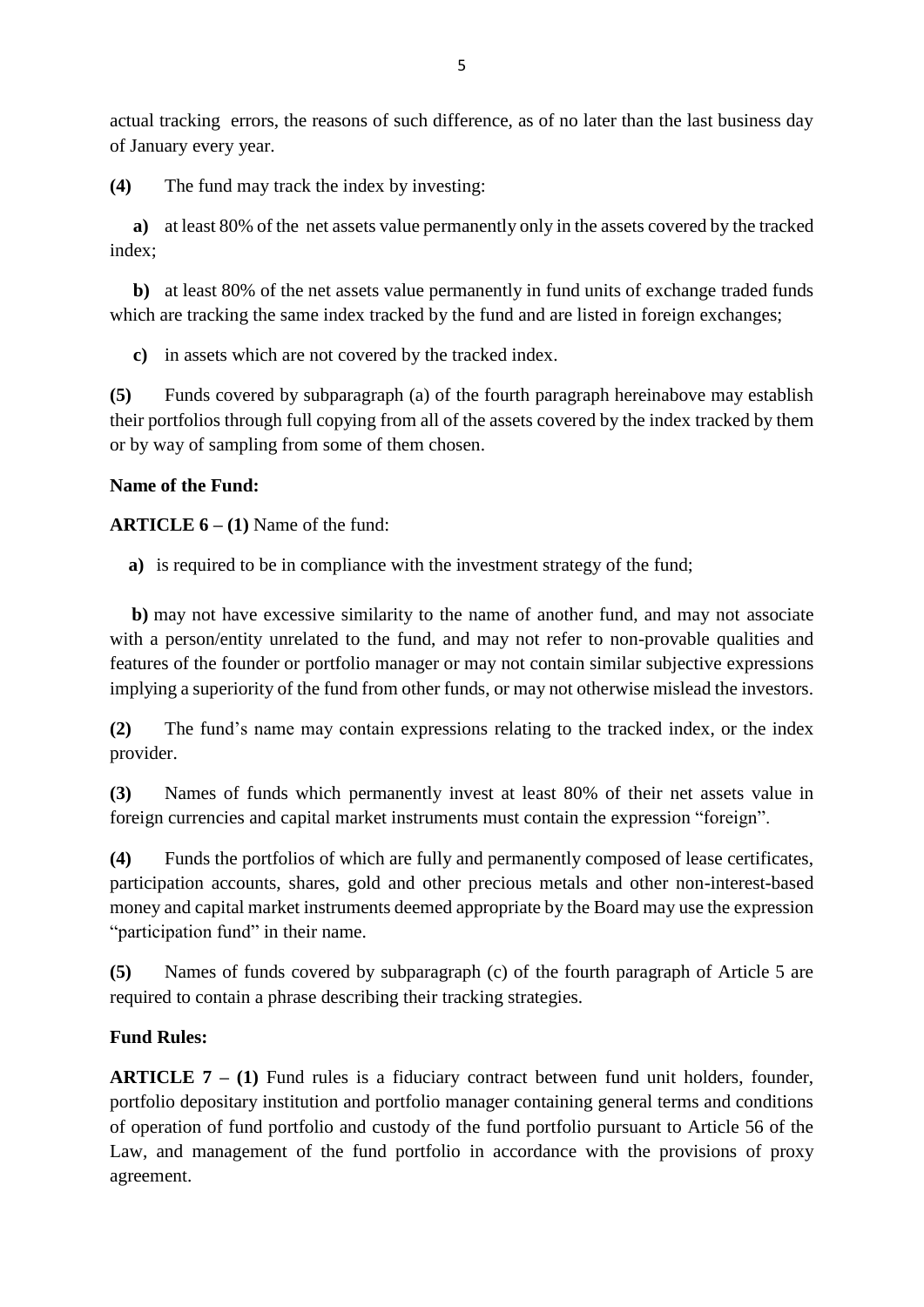**(2)** The standards of fund rules is determined by the Board. The minimum contents of fund rules are given in Annex-2.

## **THIRD CHAPTER Principles on Establishment of Fund, and on Public Offering of Fund Units**

## **Application For Establishment Permit of Fund, and For Approval of Prospectus Relating to Public Offering of Fund Units:**

**ARTICLE 8 – (1)** Applications for establishment of the fund and for approval of prospectus relating to public offering of fund units are required to be evaluated jointly. However, if the fund intended to be established is the founder's first fund, applications for establishment permit of fund and for approval of prospectus are evaluated separately.

**(2)** In cases where applications for establishment permit of the fund and for approval of prospectus are evaluated jointly:

**a)** The founder shall apply to the Board with drafts of information documents, and an application form as described by the Board, and other information and documents requested by the Board.

Applications regarding establishment of the fund shall be concluded by the Board within two months starting from the full submission of the necessary documents to the Board **c)** In cases where the information and documents submitted with the application regarding the approval of the prospectus are incomplete or when additional information and documents are required, such incomplete information and documents are required to be completed within a period of time to be determined by the Board. In this case, the period of two months mentioned in subparagraph (b) hereof starts to count as of the date of delivery of said information and documents to the Board.

**ç)** Fund rules approved by the Board, shall be registered in the trade registry of the place where the headquarters of the founder is located and shall be announced in the TTRG and in PDP within six business days following the date of receipt of the Board's decision by the founder.

**d)** Fund prospectus is approved following the submission to the Board of the documents proving that the fund rules is registered in the trade registry, and of the agreements signed for Fund operations. Said documents and agreements are required to be sent to the Board within 10 business days following the date of registration of the fund rules in the trade registry.

**(3)** In cases where applications for establishment permit of the fund and for approval of prospectus are evaluated separately: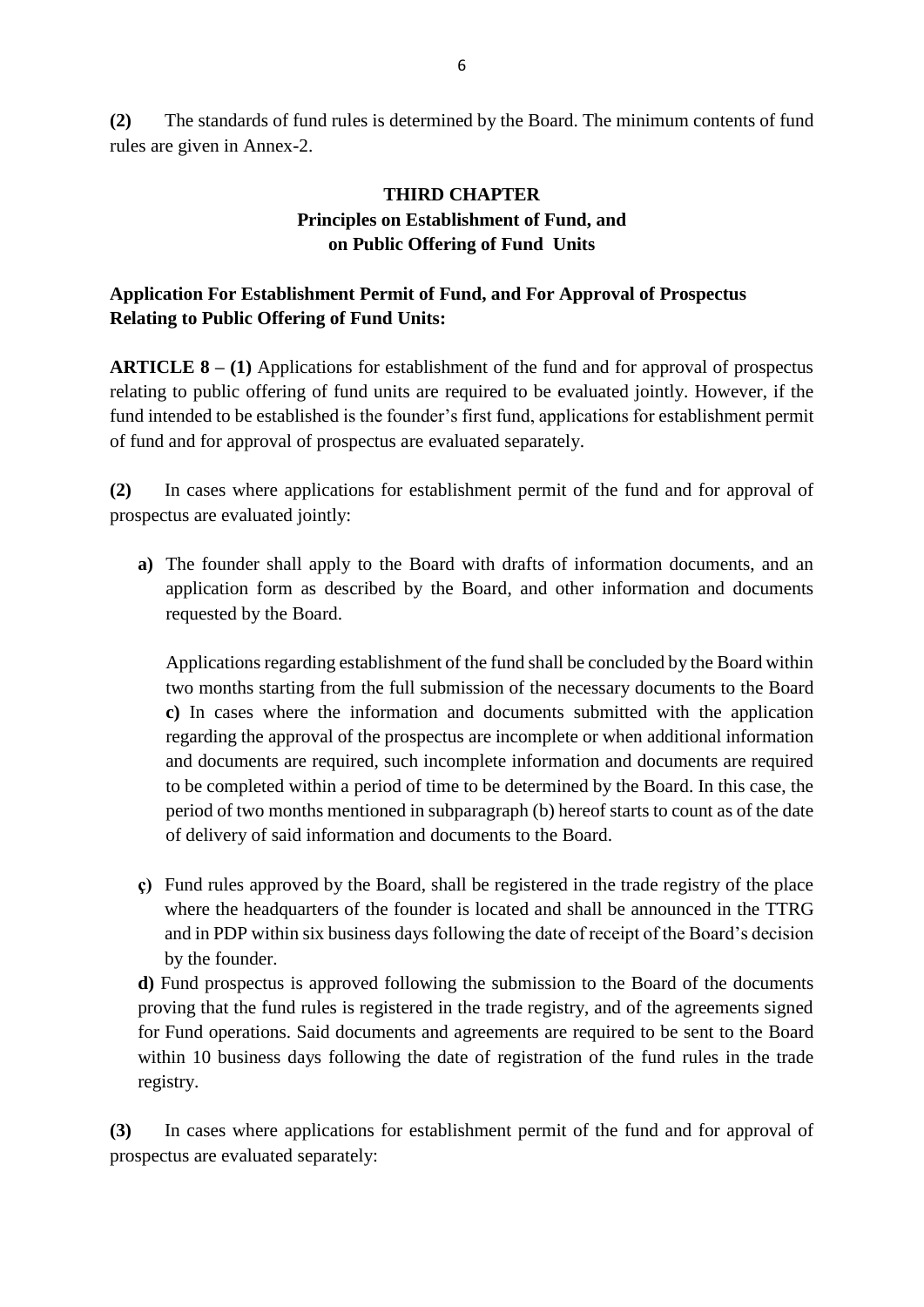- **a)** The founder shall apply to the Board with draft fund rules, and an application form as described by the Board, and other information and documents requested by the Board.
- **b)** Applications shall be concluded by the Board within two months starting from the full submission of the necessary documents to the Board. The information and documents required for applications are determined and announced by the Board.
- **c)** In case when the information and documents submitted with the application regarding the approval of the prospectus are incomplete or when additional information and documents are required, such incomplete information and documents are required to be completed within a period of time to be determined by the Board. In this case, the period of two months mentioned in subparagraph (b) hereof starts to count as of the date of delivery of said information and documents to the Board.
- **ç)** The fund rules, approved by the Board, shall be registered in the trade registry of the place where the headquarters of the founder is located and shall be announced in the TTRG and in PDP within six business days following the date of receipt of the Board's decision by the founder.
- **d)** The founder submits to the Board its application for approval of the fund prospectus within no later than three months following the date of registry of the fund rules in the trade registry. If an application is not filed to the Board within this period of time, the fund rules is cancelled by the founder from the trade registry. Documents relating to cancellation are sent to the Board within six business days. For reasonable causes deemed appropriate by the Board, the period of three months mentioned in this paragraph may be extended by three months for only once.
- **e)** Prospectus is examined within 20 business days within the frame of documents and information presented to the Board. If found acceptable, the prospectus is approved, and the approval is notified to the relevant persons.
- **f)** In cases where the information and documents submitted with the application regarding the approval of the prospectus are incomplete or when additional information and documents are required, such incomplete information and documents are required to be completed within a period of time to be determined by the Board. In this case, the period of 20 business days mentioned in subparagraph (e) hereof starts to count as of the date of delivery of said information and documents to the Board.

**(4)** Prospectus and investor information form are published in PDP and in the founder's official internet site within 10 business days following the date of receipt of a letter of permission by the founder, and are not separately registered in the trade registry and announced in TTRG. However, the place where prospectus is published is registered in the trade registry and the registration date is also stated in investor information document.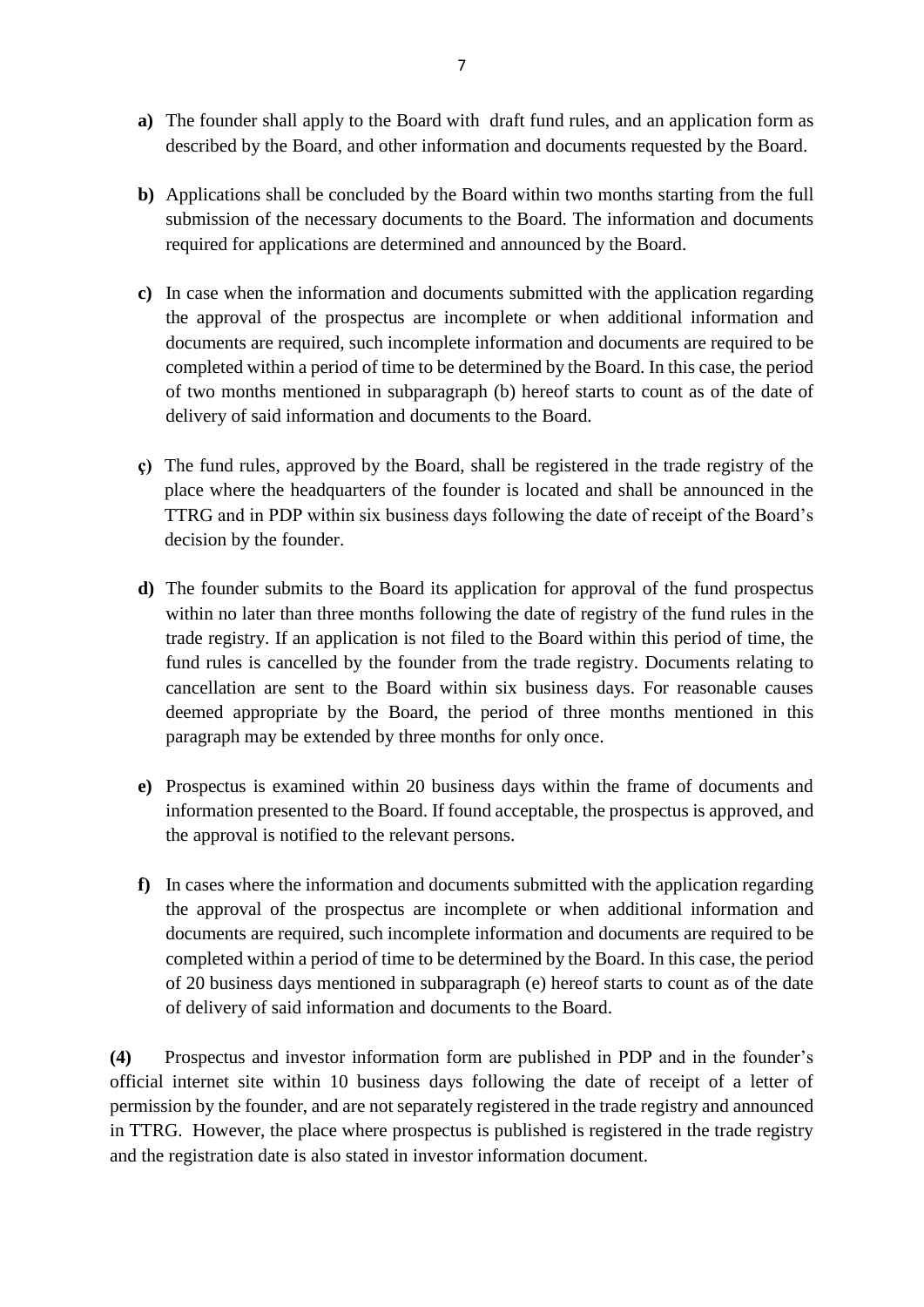**(5)** If the prospectus is not received within 20 business days following the date of decision pertaining to approval of the prospectus by the Board, or is not announced within the period of time set forth in the preceding fourth paragraph, it is required to receive a new decision of the Board for re-approval of the prospectus.

**(6)** In the course of application for establishment of the fund and for approval of prospectus, the information given in the fund rules, prospectus and investor information document must be consistent, understandable and complete in line with the fund rules standards determined by the Board, and these documents should be in Turkish. Minimum contents of prospectus are given in Annex-3, while minimum contents of investor information document are given in Annex-4.

**(7)** The approval of prospectus neither construes a warranty given by the Board for accuracy of information contained in this document, nor can it be deemed or accepted as a recommendation regarding the relevant fund units.

**(8)** If an application is not approved as a result of an evaluation conducted under this Article, this situation is notified to the founder together with the reasons thereof.

**(9)** If only the method defined in subparagraph (a) of the first paragraph of Article 9 is used in creation of the fund portfolio, the prospectus may be approved by the Board only after completion of the allocation of advance thereto.

**(10)** The prospectus is required to be signed by the founder and if any, the authorized institution. If a consortium is formed, the prospectus is signed by the consortium leader and if any, co-leaders.

**(11)** With regard to the founder, the prospectus may contain information with reference to the information previously announced in the Board's or BİAŞ's internet site or in PDP. The information included therein with reference to the prospectus should be the most current information held by the founder.

**(12)** In case when amendments or new matters which may affect investment decision of investors occur in the prospectus and investor information document before starting the sale or within the sale period, the situation shall be notified by the founder to the Board in writing. Upon occurrence of amendment or new matters, the sales process may be halted by the founder or by authorized institutions upon the consent of the founder. This is also immediately notified to the Board in writing. If the sales process is not halted by the founder or authorized institutions, and if deemed necessary, the Board decides to halt the sales process.

**(13)** Relevant parts of the prospectus containing the amendments or additions are approved by the Board within seven business days following the date of notification to the Board and are immediately announced at the places mentioned in the fourth paragraph hereof. In addition, the founder's and authorized institution's internet sites and PDP shall contain a comparison table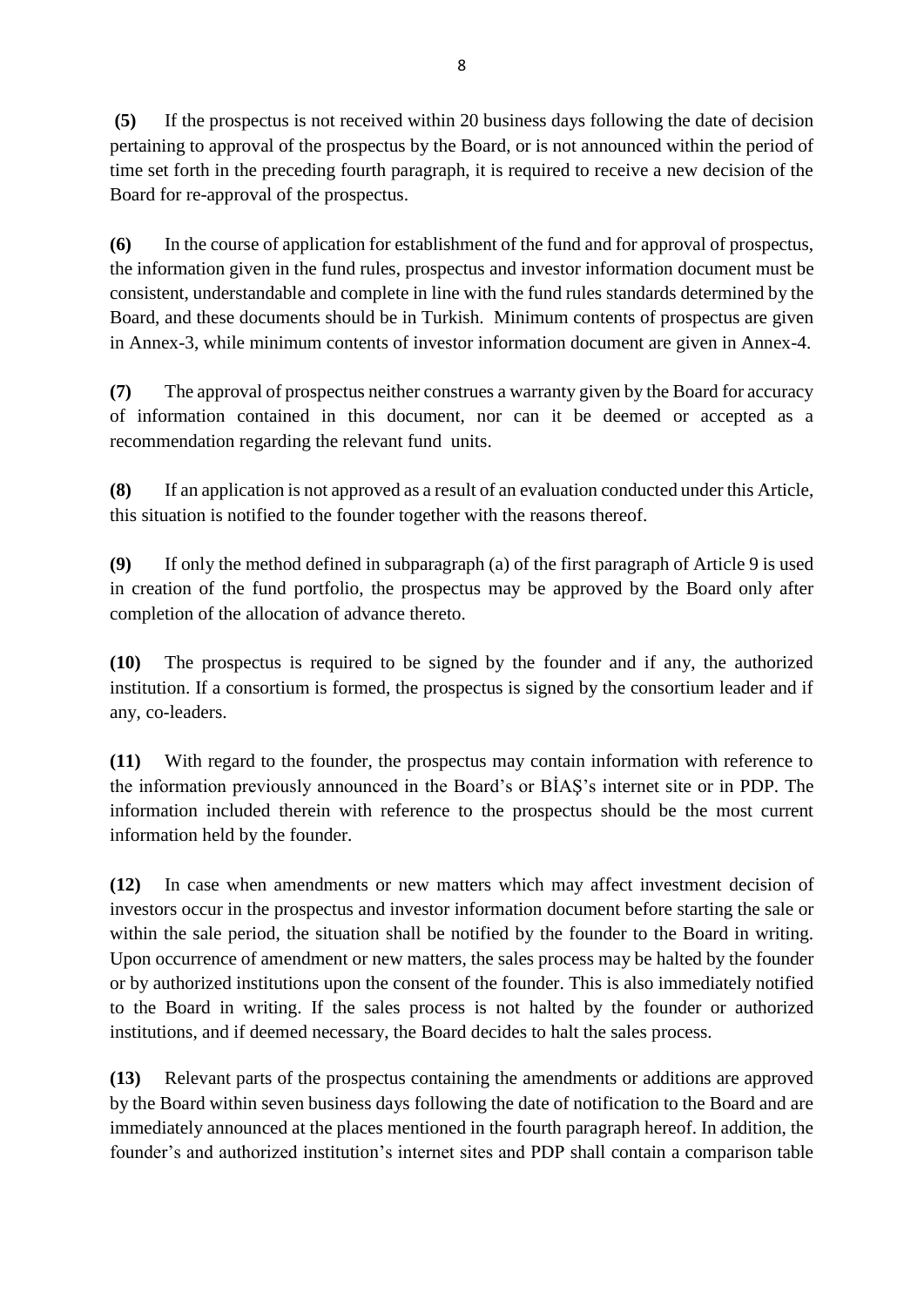showing the former and new versions of relevant parts of the prospectus, as well as a new singletext version of the prospectus as amended.

**(14)** Investors who have made a demand to buy fund units prior to publishing of changes or new additions have the right to withdraw their demand within two business days following the date of publishing of the changes and additions to the prospectus. The period referred to in this paragraph may be extended by the founder, provided that it is specified so in the prospectus.

**(15)** The founder shall be held responsible for all kinds of losses arising out of inaccurate, misleading and incomplete information contained in prospectus and investor information document. If the losses cannot be compensated by the founder or it is clearly obvious that the losses shall not be compensated by the founder, then the leading authorized institutions intermediating the public offering, and the members of board of directors of the founder shall be held responsible to the extent the losses can be attributed on them depending upon their culpability and the requirements thereof.

**(16)** Persons and entities issuing reports to be included in the prospectus, such as independent audit firms and rating agencies, are also held responsible within the frame of provisions of this Communiqué and the Law for inaccurate, misleading and incomplete information in their reports.

**(17)** An approval of the Board is not required for the amendments in investor information document. However, the amendments are required to be reported to the Board six business days in advance, and to be in compliance with the fund rules and the prospectus, and to be announced in PDP and in the founder's official internet site on the business day following the date of change.

# **Creation of the Fund Portfolio, Allocation of Advance, and Public Offering:**

**ARTICLE 9 – (1)** Fund portfolio is created:

- **a)** by depositing of an advance by the founder into the fund, and/or
- **b)** through public offering of fund units in return for cash payment in BİAŞ or in the overthe-counter market.

**(2)** The amount of the advance to be deposited or the amount of initial public offering to be arranged should be minimum TL 6,000,000. If both methods are used together, this amount is applied for the total sum of advance and public offering.

**(3)** If the founder allocates an advance to the fund, the advance allocation should be completed and the fund portfolio should be created within 10 business days following the date of registration of the fund rules. If the applications for establishment of the fund and for approval of prospectus are assessed separately, the advance allocation is required to be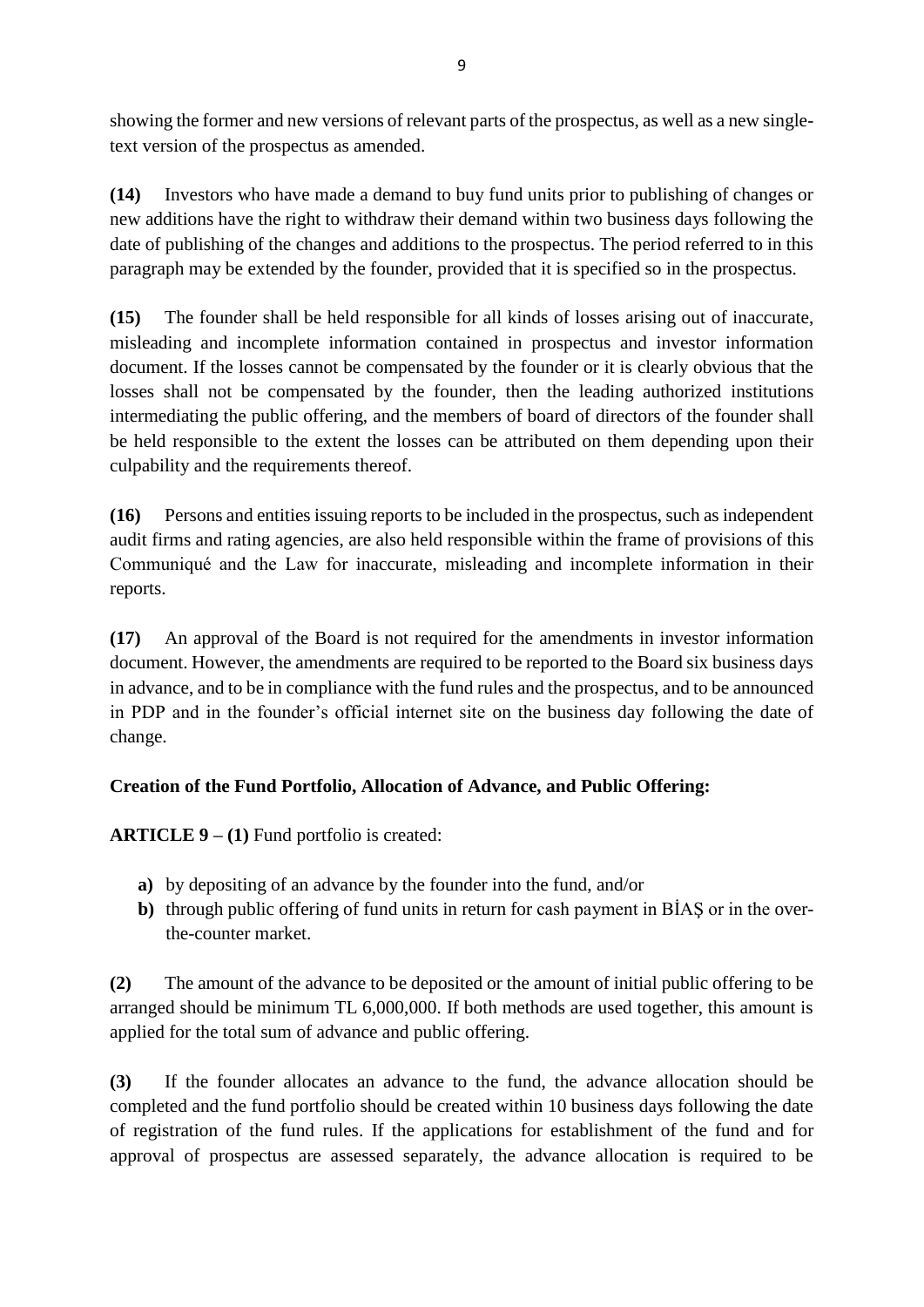completed within 10 business days following the date of receipt of the Board's permission relating to approval of prospectus by the founder.

**(4)** If the fund units are offered to public, the public offering process should be initiated within maximum five business days following the date of announcement of the prospectus. Period of public offering cannot be less than two business days, or more than 30 business days. With the prior consent of the Board, this period of public offering can be extended.

**(5)** Detailed principles relating to public offering are published in the prospectus.

**(6)** During the activities s of the fund, as from the assessment to be made as of the last business day of every month, average of the net assets value for the last three months cannot fall below TL 3,000,000. In cases where average of the net assets value for the last three months falls below the said threshold, the Board may grant an additional time of one month for only once. If, however, the net assets value is still below the said minimum threshold as of the end of the additional time granted as above, the Board requires that the subject fund is liquidated, or is converted into a different type of fund as described in the Communiqué on Principles of Investment Funds.

**(7)** The Board may re-determine the amounts set forth in the second and sixth paragraphs every year. Thereupon, the re-determined amounts are published in the Board's Bulletin.

# **Trading in BİAŞ:**

**ARTICLE 10 – (1)** Within 10 business days following the end of the public offering period, the founder applies to BİAŞ for trading of fund units.

**(2)** If only the method described in subparagraph (a) of the first paragraph of Article 9 is used in creation of the fund portfolio, application to BİAŞ is filed within 15 business days following the date of receipt by the founder of the letter of permission relating to approval of prospectus.

**(3)** Fund units are traded in the market to be deemed appropriate by BİAŞ.

## **Underwriting:**

**ARTICLE 11 – (1)** In the initial public offering of fund units, with regard to an underwriting for sales of fund units through public offering and for purchasing of all of the shares required for reaching the minimum fund amount specified in the second paragraph of Article 9 of this Communiqué, against full payment of the price thereof in cash at the end of sales period, it is required to sign an underwriting agreement in accordance with regulations of the Board pertaining to investment services.

**(2)** Underwriting may further be carried out also by a consortium composed of one or more authorized institutions.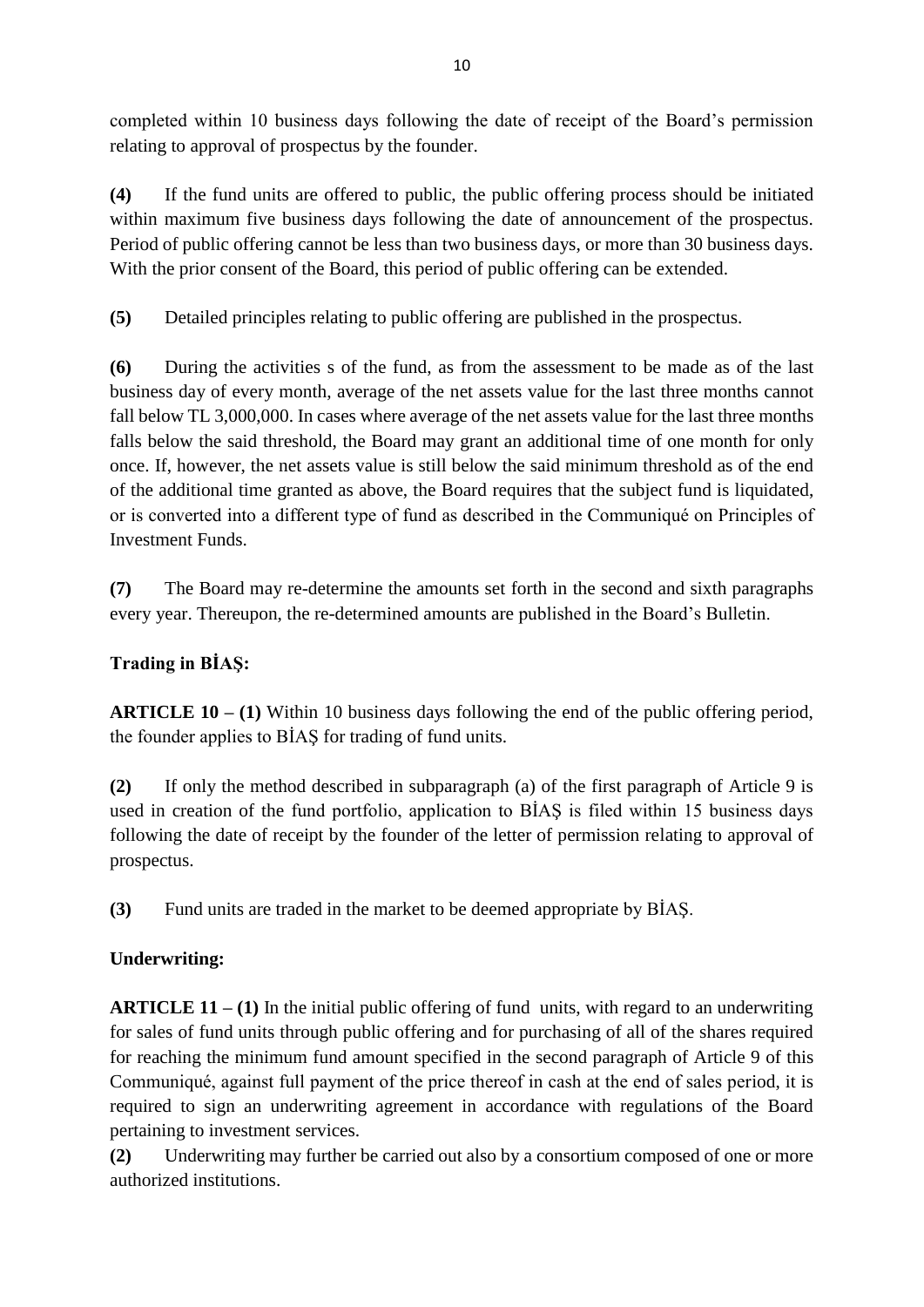## **FOURTH CHAPTER Principles on Modus Operandi and Fund Units**

### **Primary and Secondary Market Transactions of the Fund:**

**ARTICLE 12 – (1)** The fund's primary market transactions are creation of new fund units and of redemption of existing fund units between the authorized participant and the portfolio custodian.

**(2)** Trading of fund units in BİAŞ constitutes the secondary market transactions of the fund.

**(3)** Natural persons and legal entities who are permanently or temporarily banned to trade in exchanges within the frame of subparagraph (a) of the first paragraph of Article 101 of the Law cannot also be a party to primary market transactions during this period.

**(4)** The fund's primary and secondary market transactions are carried out in accordance with regulations of the Board pertaining to investment services.

### **Creation of Fund Units:**

**ARTICLE 13 – (1)** It is the process of creation of fund units of a number corresponding to the minimum transaction unit or its multiples by way of combination of assets or cash of portfolio so as to reflect the composition of the fund portfolio and of delivery of the same to the portfolio custodian within the frame of transactions to be executed through authorized participant.

**(2)** Detailed principles relating to the process of creation of fund units are set forth in the agreement signed between the authorized participant, founder and portfolio custodian and are included in fund rules and fund prospectus.

### **Redemption of Fund Units:**

**ARTICLE 14 – (1)** Redemption of fund units is the process of taking delivery of assets or cash corresponding to the subject fund units against return to portfolio custodian of a number of fund units corresponding to the minimum transaction unit or its multiples, within the frame of transactions to be executed through authorized participant.

**(2)** Detailed principles relating to the process of redemption of fund units are set forth in the agreement signed between the authorized participant, founder and portfolio custodian, and are included in fund rules and fund prospectus.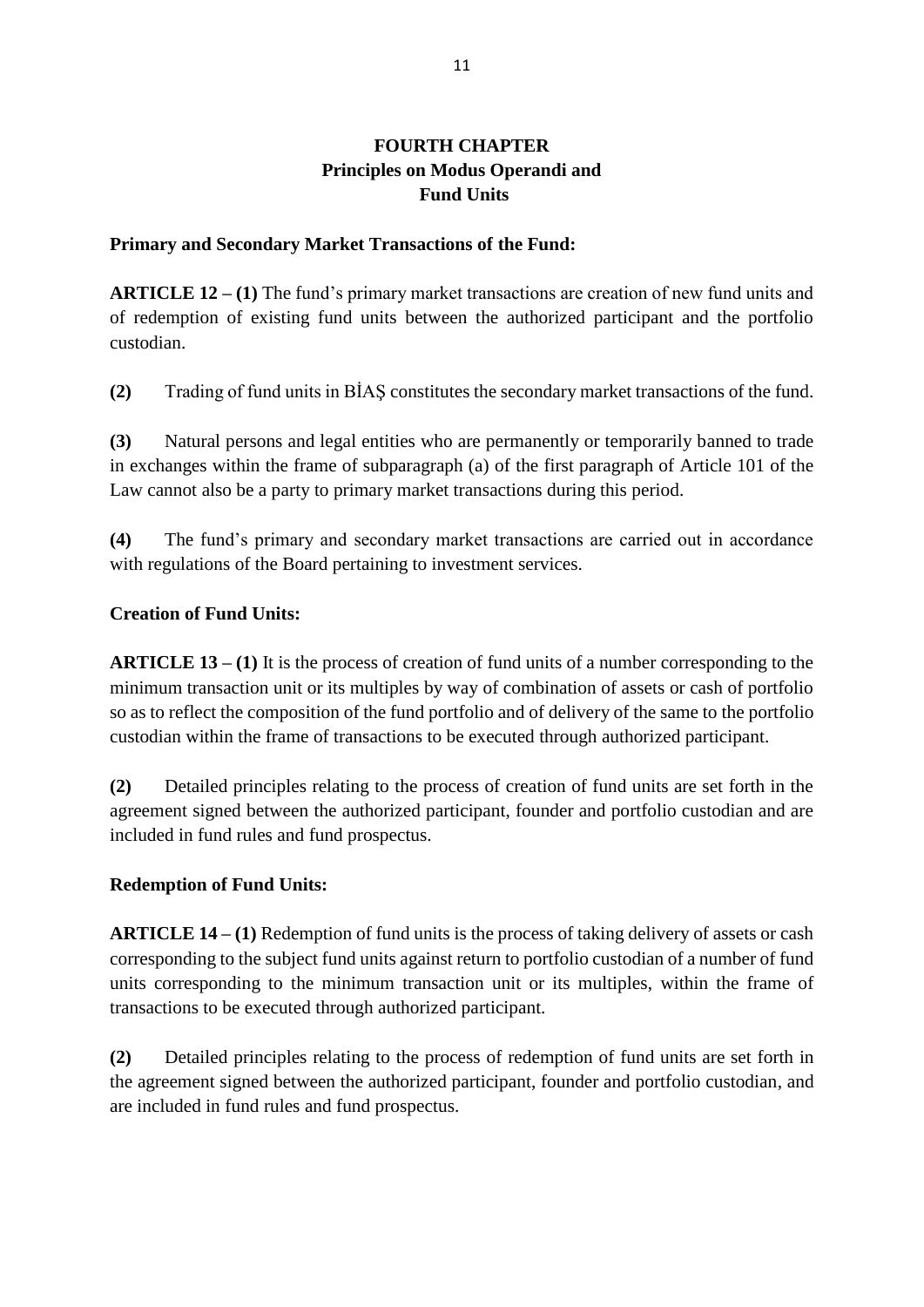### **Obligation to Determine a Minimum Transaction Unit:**

**ARTICLE 15 – (1)** Minimum transaction unit expressing the minimum number of fund units required for creation and redemption of fund units is required to be determined by the founder, and such information is required to be included in information documents.

### **Price and Value of Fund Units:**

**ARTICLE 16 – (1)** Each fund unit has two separate values, namely unit share price and transaction price.

**(2)** Fund unit share price is calculated by dividing the net assets value by the number of fund units in circulation.

**(3)** Fund transaction price is the price of fund units occurring in transactions executed in BİAŞ.

**(4)** Without prejudice to provisions of the regulations of the Board pertaining to portfolio custody services and providers of such services, it is the responsibility of the founder to calculate the unit share price, which is then announced as deemed appropriate by BİAŞ and as described in the fund prospectus.

**(5)** Fund units do not have any nominal value.

**(6)** Fund units are dematerialized and pursued in Central Registry Agency on the basis of right holders.

**(7)** Upon occurrence of extraordinary events or situations such as war, natural disasters, economic crisis, collapse of communication systems, closure of markets, segments or platforms of the portfolio assets, failures in computer systems, or emergence of a major or significant information that may affect the founder's financial situation, if it is also deemed appropriate by the Board, the unit share price of fund units may not be calculated, and the primary and/or secondary market transactions of fund units may be halted or suspended.

**(8)** The fund may distribute dividends.

## **FIFTH CHAPTER Principles Regarding Management**

#### **Limitations on the Fund Portfolio:**

**ARTICLE 17 – (1)** The fund may make investments only in the assets traded in the exchange, pursuant to subparagraphs (a), (b), (c), (c), (d), (e) and (f) of the third paragraph of Article 4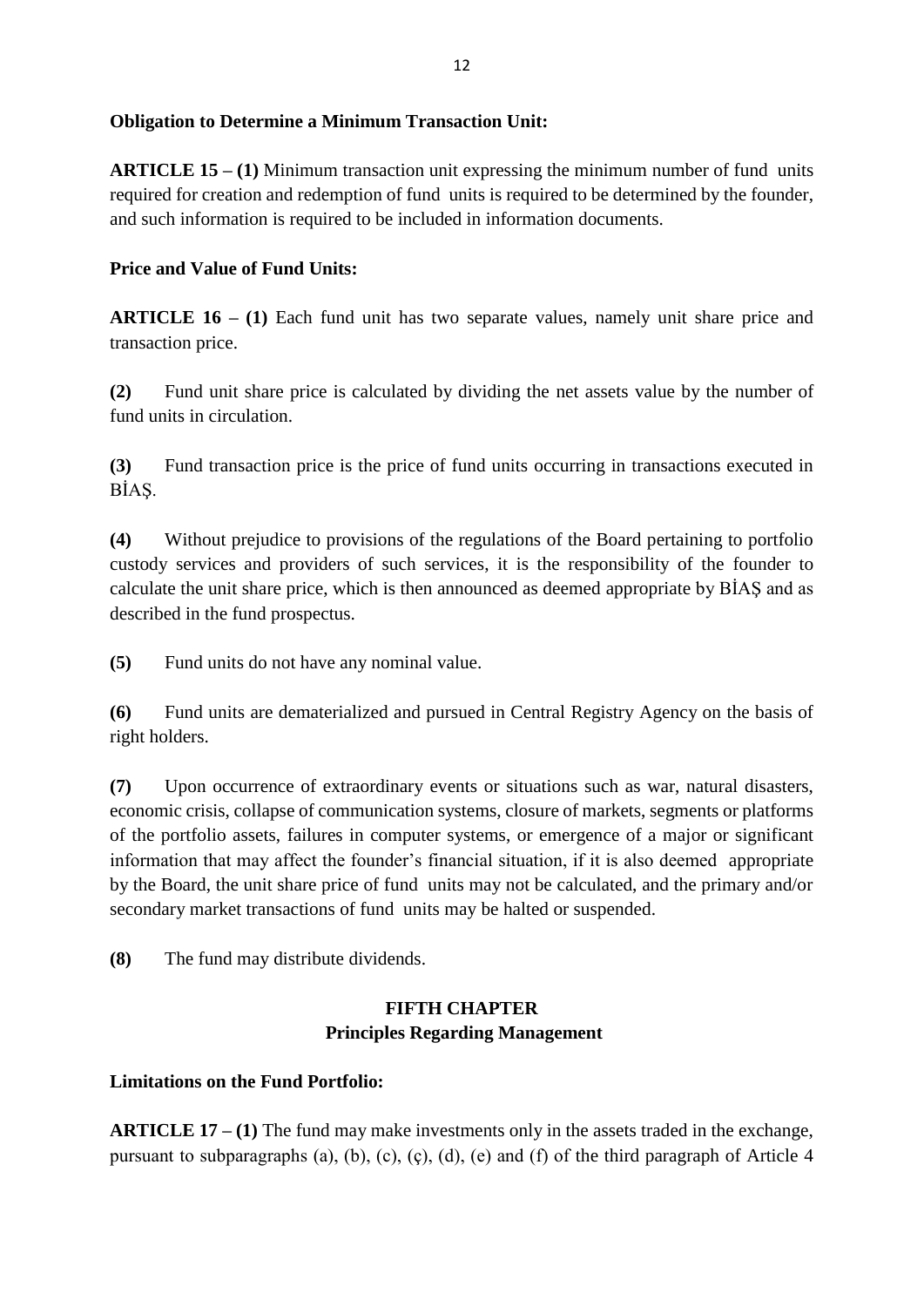hereof. In case of initial issues, such types of assets deemed appropriate for trading in the exchange may be included in the fund portfolio.

**(2)** In order for foreign exchange traded fund units covered by subparagraph (ç) of the third paragraph of Article 4 to be included in the fund portfolio, , a prior consent of the Board is not sought for issue or sales of these units.

**(3)** Sum of investments made in assets covered by subparagraph (f) of the third paragraph of Article 4 hereof cannot exceed 10% of net assets value. Sum of warrants and investment firm certificates issued by a single issuer cannot exceed 5% of net assets value.

**(4)** Maximum 10% of net assets value may be invested in assets covered by subparagraph (h) of the third paragraph of Article 4 hereof. However, the amount to be deposited in a single bank cannot exceed 3% of net assets value. For the funds having the expression of "participation fund" in their name, the proportions referred to in the first and second sentences hereof are applicable respectively as 20% and 10%.

**(5)** Sum of reverse repo and Takasbank Money Market transactions cannot exceed 20% of net assets value. Reverse repo contracts in exchange or in the over-the-counter market may be included in the fund portfolio. Up to not more than 10% of net assets value may be invested in reverse repo contracts entered into in the over-the-counter market.

**(6)** Up to 10% of current market value of assets in the fund portfolio and eligible for repo contracts may be used for repo in exchange or in the over-the-counter market.

**(7)** It is the responsibility of the founder and the portfolio manager to determine the rate of interest on repo and reverse repo transactions in the over-the-counter market, provided that rates of interest applied on contracts with a similar maturity structure traded in the stock exchange are taken into consideration. In case of being a party r to such contracts, the maturity, interest rate, counterparty and rating of counterparty of the contract are published in PDP within no later than the business day following the date of contract; and the relevant information and documents are kept in the founder's or portfolio manager's headquarters for five years following the date of contract.

**(8)** The funds which permanently invest at least 80% of net assets value in foreign currencies and capital market instruments may enter into repo contracts in foreign over-thecounter markets, for the purpose of meeting their cash requirements, provided that the contract assets are kept in custody in the central settlement and custody institution of the relevant country.

**(9)** Loans may be borrowed and/or Takasbank Money Market transactions may be made for borrowing purposes in the account of the fund in an amount up to 10% of the net assets value. In the case of borrowing a loan, the amount and interest rate of loans, date of borrowing, lending institution and date of repayment are notified to the Board.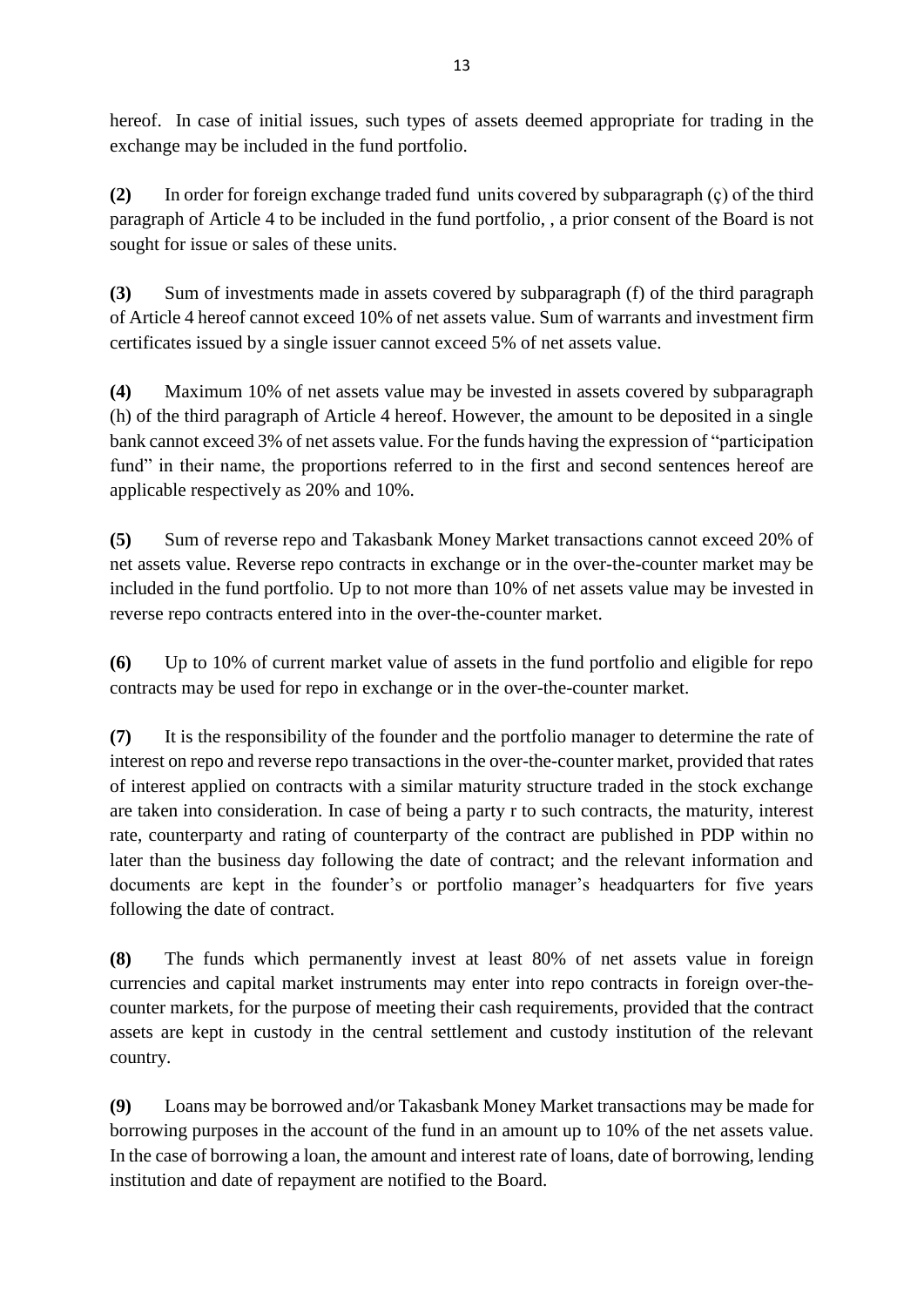**(10)** As for the funds covered by subparagraphs (a) and (b) of the fourth paragraph of Article 5:

- **a)** The index comprising of the issuer's shares tracked and the fund portfolio tracking that index should be composed of minimum six issuers' shares, and the weight of each of issuer's shares included in the index/fund portfolio, in the total value of the index/net assets value of the fund should not exceed 30%;
- **b)** The weight of each instrument included in the public bond index tracked, and the fund portfolio tracking that index, in the total value of the index/net assets value of the fund should not exceed 35%;
- **c)** The corporate bond index tracked by the fund, and the fund portfolio tracking that index should be composed of minimum six debt instruments, and the weight of each of debt instruments included in the index/fund portfolio, in the total value of the index/net assets value of the fund should not exceed 35%;
- **ç)** The index comprised of real estate certificates or private sector lease certificates tracked by the fund, and the fund portfolio tracking that index should be composed of minimum four real estate certificates or private sector lease certificates, and the weight of each of real estate certificates or private sector lease certificates included in the index/fund portfolio, in the index/net assets value of the fund should not exceed 35%;
- **d)** If the fund tracks an index by investing in foreign exchange traded fund units tracking the same index , then units of at least four foreign exchange traded funds tracking that index should be contained in the fund portfolio and the weight of each of these funds in the net assets value should not exceed 30%.

**(11)** Funds covered by subparagraph (c) of the fourth paragraph of Article 5 hereof may make investments in swap contracts to provide the yield of the tracked index. The counterparty risk exposed due to these contracts included in the portfolios of funds cannot exceed 10% of net assets value in any case. Swap contracts to be invested by these funds in their portfolios are valued as of each trading day, and receivables and payables arising out of these contracts are liquidated as of the periods set forth in the prospectus.

**(12)** The issuer of corporate bonds except bank debt instruments, in the fund portfolio should have received a rating equivalent to investment grade from rating agencies authorized to rate within the frame of the relevant Board regulations.

**(13)** For hedging and/or investment purposes, derivative instruments may be included in the fund portfolio within the frame of principles to be determined by the Board and in accordance with the type and investment strategy of the fund. In this case, all portfolio managers of the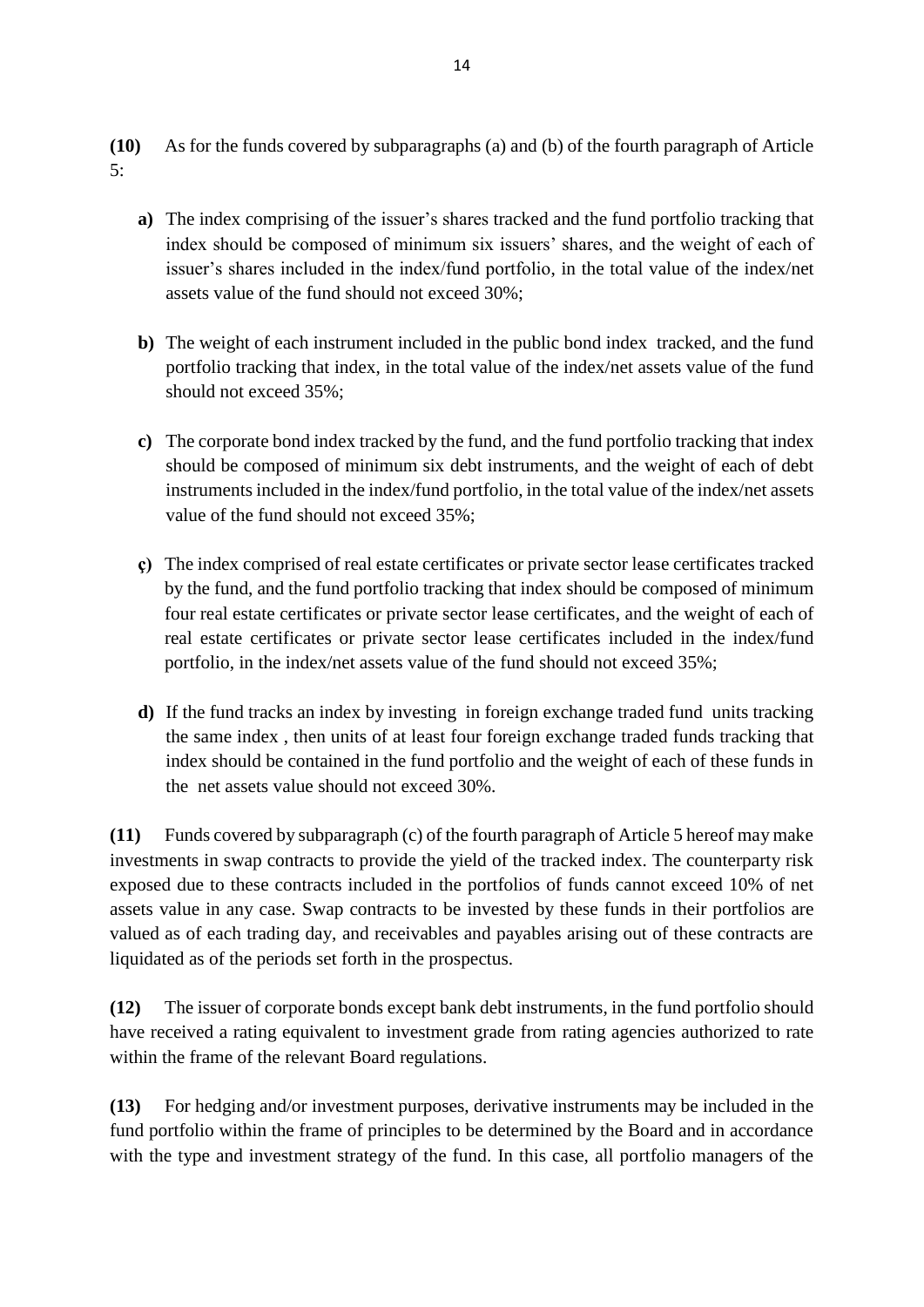fund must hold a capital market activities advanced level license certificate and a derivative instruments license certificate.

**(14)** Amount of open positions exposed due to derivative instruments may not exceed the net assets value.

**(15)** The fund may not engage in short selling and margin trading.

**(16)** Public external borrowing instruments listed and traded in the exchange may be included in or excluded from the fund portfolio through over-the-counter market transactions.

 Regarding the contracts to be entered into by the founder in the name and account of the fund in the over-the-counter market:

- **a)** They should be in compliance with the fund's investment strategy;
- **b)** Their counterparties should have received a rating equivalent to investment grade from rating agencies authorized to rate within the frame of the relevant Board regulations;
- **c)** They should be made under objective conditions and contain a fair price so as not to be affected from any relations;
- **ç)** They should be liquidable over their fair value.

**(18)** Reliable methods to be applied for compliance of the over-the-counter market contracts with the principles set forth in subparagraph (c) of the seventeenth paragraph, and general principles relating to contracts are determined and outlined in the fund rules and prospectus.

**(19)** In cases where the limitations set forth in the fund's information documents and this Communiqué are violated due to such reasons as price movements of portfolio assets or as dividend distribution, which are beyond the control of the portfolio manager, or due to the preemptive rights, it is required to re-establish compliance with those limitations within maximum 30 days. If it is impossible to re-establish compliance within said period of time or if it is determined that it may lead to great losses, then this period of time may be extended by the Board. For the funds which do not apply to the Board by the end of this period of time or for which the Board does not deem appropriate to grant an additional time, the Board may request transformation or liquidation.

**(20)** The Board may determine different portfolio limitations for the assets to be included in the fund portfolio.

**(21)** The fund portfolio limitations are stipulated in the fund rules and prospectus.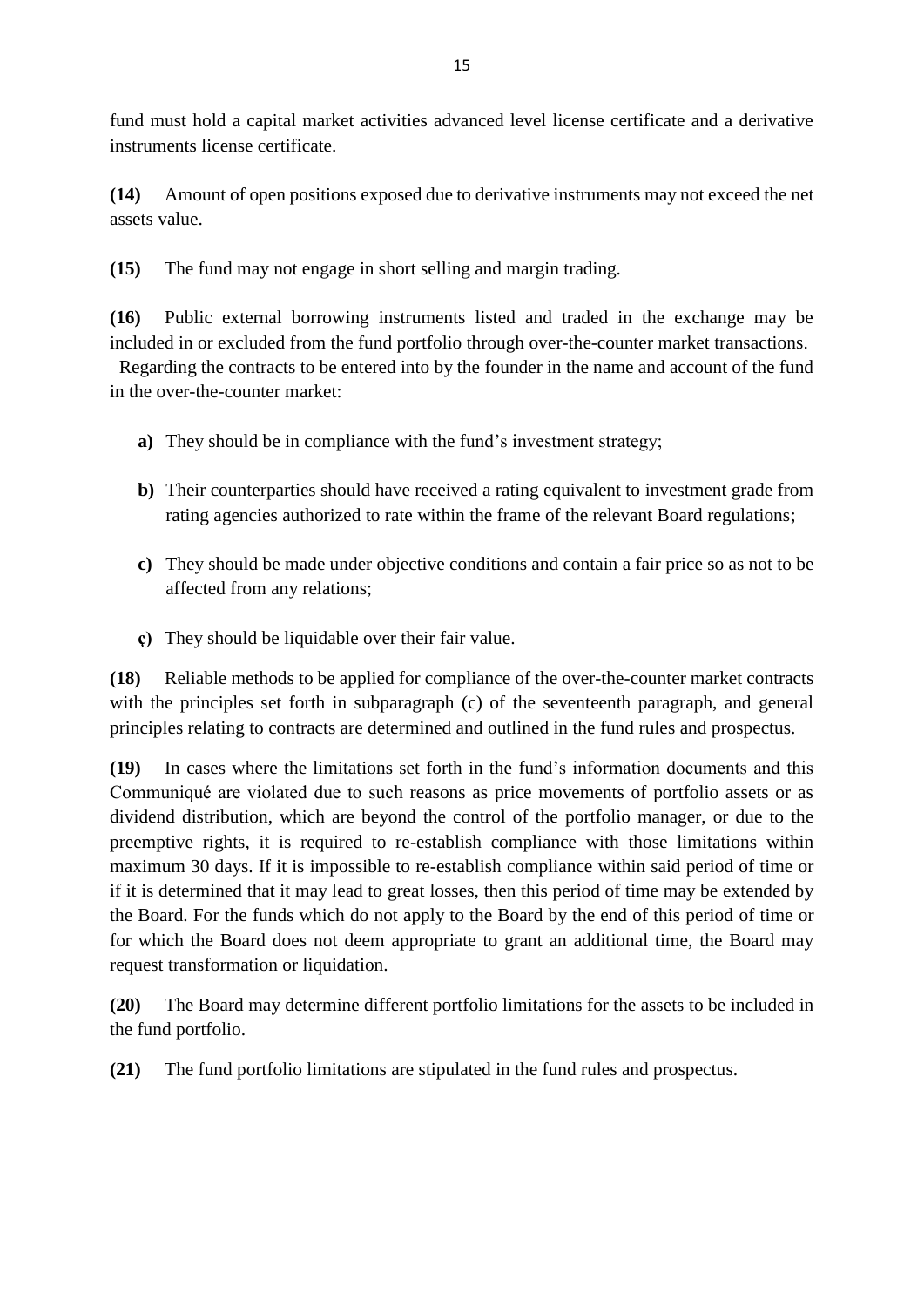### **Portfolio Valuation Principles:**

**ARTICLE 18 – (1)** Fund assets covered by the tracked index are valued according to the principles referred to in the prospectus in such manner to be consistent with the index calculation method.

**(2)** Other assets included in the fund portfolio are valued as described in the prospectus and in accordance with the valuation principles included in the regulations of the Board pertaining to financial reporting of investment funds.

**(3)** Upon occurrence of events mentioned in the seventh paragraph of Article 16, the founder's board of directors may take decisions on determination of valuation principles. In this case, it is required to insert the valuation principles with reasons thereof in the decisions book, and to notify the same to the Board and the portfolio custodian.

## **SIXTH CHAPTER**

## **Principles on Public Disclosure**

### **Public Disclosure of Information Regarding the Fund:**

**ARTICLE 19 – (1)** It is obligatory to include detailed information about periods of public disclosure of the fund portfolio and the tracked index in the prospectus.

**(2)** Information listed in Annex-5 is disclosed to public within the frame of regulations of the Board pertaining to public disclosure of material events.

**(3)** Advertisements and announcements of the fund shall be governed by the relevant regulations of the Board pertaining thereto.

## **SEVENTH CHAPTER Miscellaneous Provisions**

## **Common Provisions:**

**ARTICLE 20 – (1)** For all matters on which this Communiqué remains silent, funds are governed subject to the regulations of the Board pertaining to investment funds and portfolio custody service and providers of such service.

**(2)** For the implementation of the first paragraph of Article 33 of the Communiqué on Principles of Investment Funds, the limitations valid for the funds containing the expression "index" in their name are applicable.

**(3)** The Fund's financial reporting principles are required to comply with the regulations of the Board pertaining to financial reporting of mutual funds.

**(4)** Is is not compulsory for the fund to prepare and issue a performance presentation report within the frame of the regulations of the Board pertaining to performance presentation and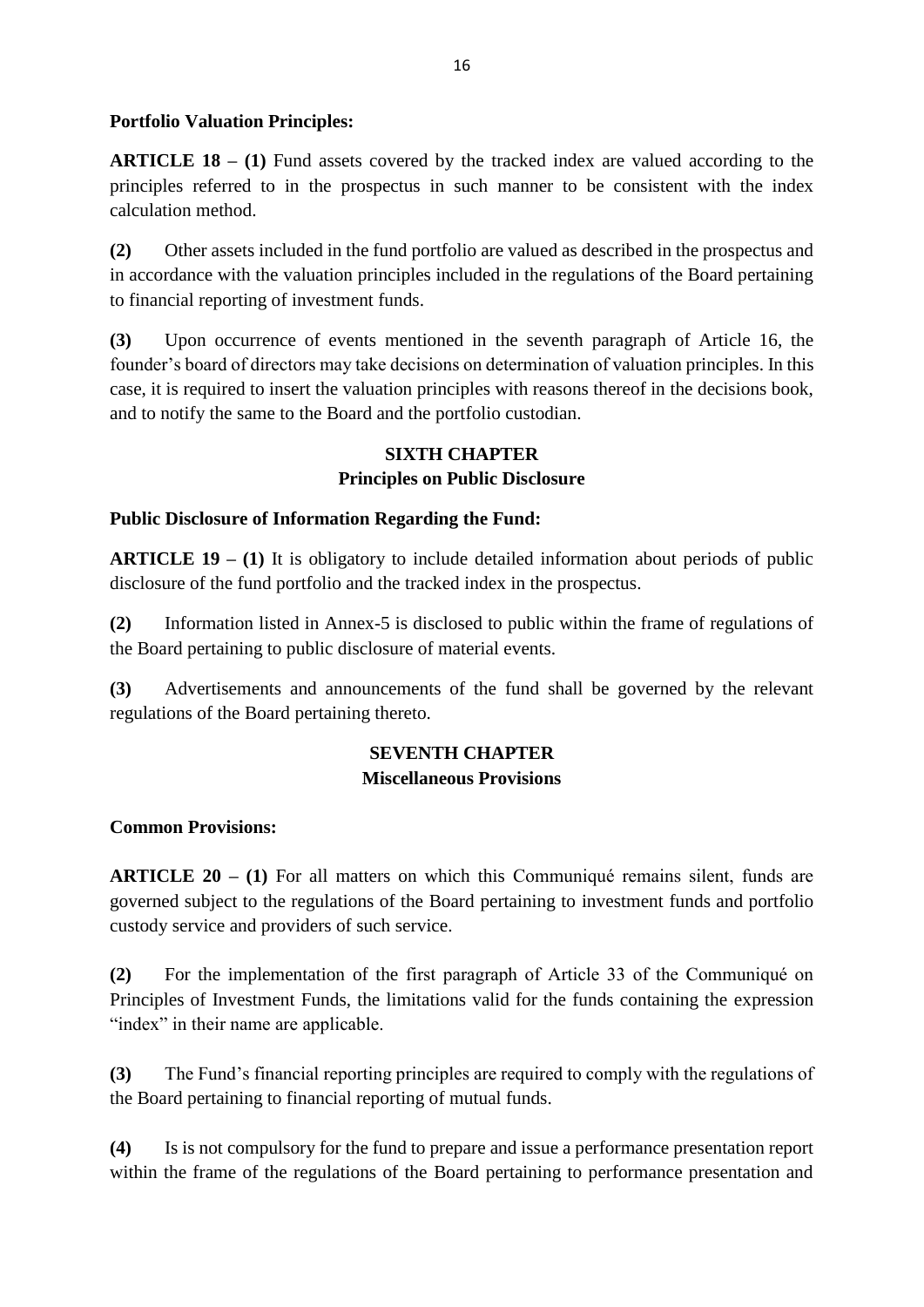performance-based remuneration, rating and ranking activities of individual portfolios and collective investment schemes.

### **Other Provisions:**

**ARTICLE 21 – (1)** In cash based primary market transactions, the principles relating to liabilities and responsibilities of the founder, portfolio custodian, authorized participant and portfolio manager are determined with a prior consent of the Board, and these principles are included in the fund rules and prospectus.

**(2)** In cash based primary market transactions, costs arising out of the market conditions during the time from the date of receipt of order for primary market transaction to the date of execution of such transaction can not be charged to the fund. The fund rules and prospectus contain detailed principles pertaining to the parties liable to pay these costs.

### **Board's Fee:**

**ARTICLE 22 – (1)** A fee calculated by the founder and approved by the portfolio custodian at a rate of five per one hundred thousands of the net assets value as of the last business day of each quarterly period on calendar year basis pursuant to the third paragraph of Article 130 of the Law shall be deposited by the founder in the Board's Account within the following 10 business days. A copy of each of the relevant payment receipt and calculation matrix is sent to the Board within five business days.

### **Repealed Communiqués and References:**

**ARTICLE 23 – (1)** The Communiqué on Principles of Exchange Traded Funds (Serial VII, No. 23), published in the Official Gazette edition 25432 on 13/4/2004 is hereby repealed.

**(2)** All references made to the Communiqué on Principles of Exchange Traded Funds (Serial VII, No. 23), published in the Official Gazette edition 25432 on 13/4/2004 shall hereafter be deemed to have been made to this Communiqué.

#### **Transitory Provisions:**

**TEMPORARY ARTICLE 1 – (1)** Funds the shares of which have been offered to public prior to the date of publishing of this Communiqué are required to adapt themselves to the provisions of this Communiqué within one year following the effective date of this Article.Otherwise, the founder is under obligation to apply to the Board within 20 business days following the end of this period of time for lcancellation of fund rules or fund prospectus from the trade registry.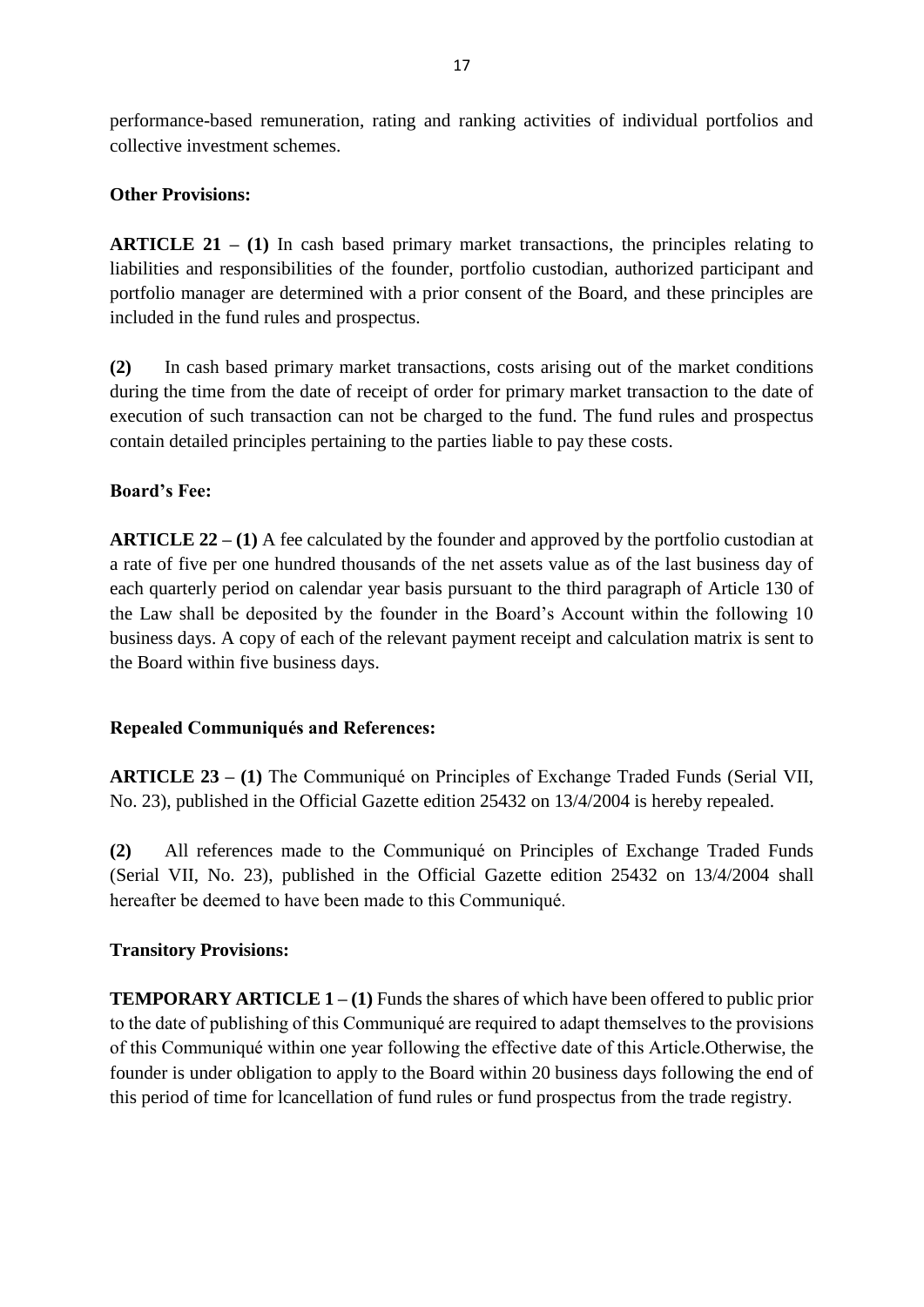**(2)** For the funds the shares of which have been offered to public prior to the date of publishing of this Communiqué, the condition set forth in the sixth paragraph of Article 9 of this Communiqué is required to be satisfied as of 30/06/2015.

### **Finalization of Existing Applications:**

**TEMPORARY ARTICLE 2 – (1) The applications for establishment of fund which have not** been responded to by the Board prior to the date of publishing of this Communiqué shall be subject to the provisions of the second and sixth paragraphs of Article 9 of this Communiqué.

**(2)** The applications for establishment of fund or for approval of prospectus which have not been responded to by the Board prior to the date of publishing of this Communiqué shall be subject to the provisions of this Communiqué.

### **Effective Date:**

**ARTICLE 24 – (1)** Second and sixth paragraphs of Article 9 of this Communiqué shall become effective as of the date of publishing, and other provisions as of 1/7/2014.

### **Enforcement:**

**ARTICLE 25 – (1)** The provisions of this Communiqué shall be executed by the Capital Markets Board.

### **ANNEX-1**

## **CALCULATION OF TRACKING DIFFERENCE AND TRACKING ERROR**

#### **Tracking Difference:**

$$
TD = R_P - R_B
$$

- $TD = Tracking difference$
- $R<sub>P</sub>$  = Annual return on the fund (calculated on the basis of net assets value)
- $R_B$  = Annual return on the tracked index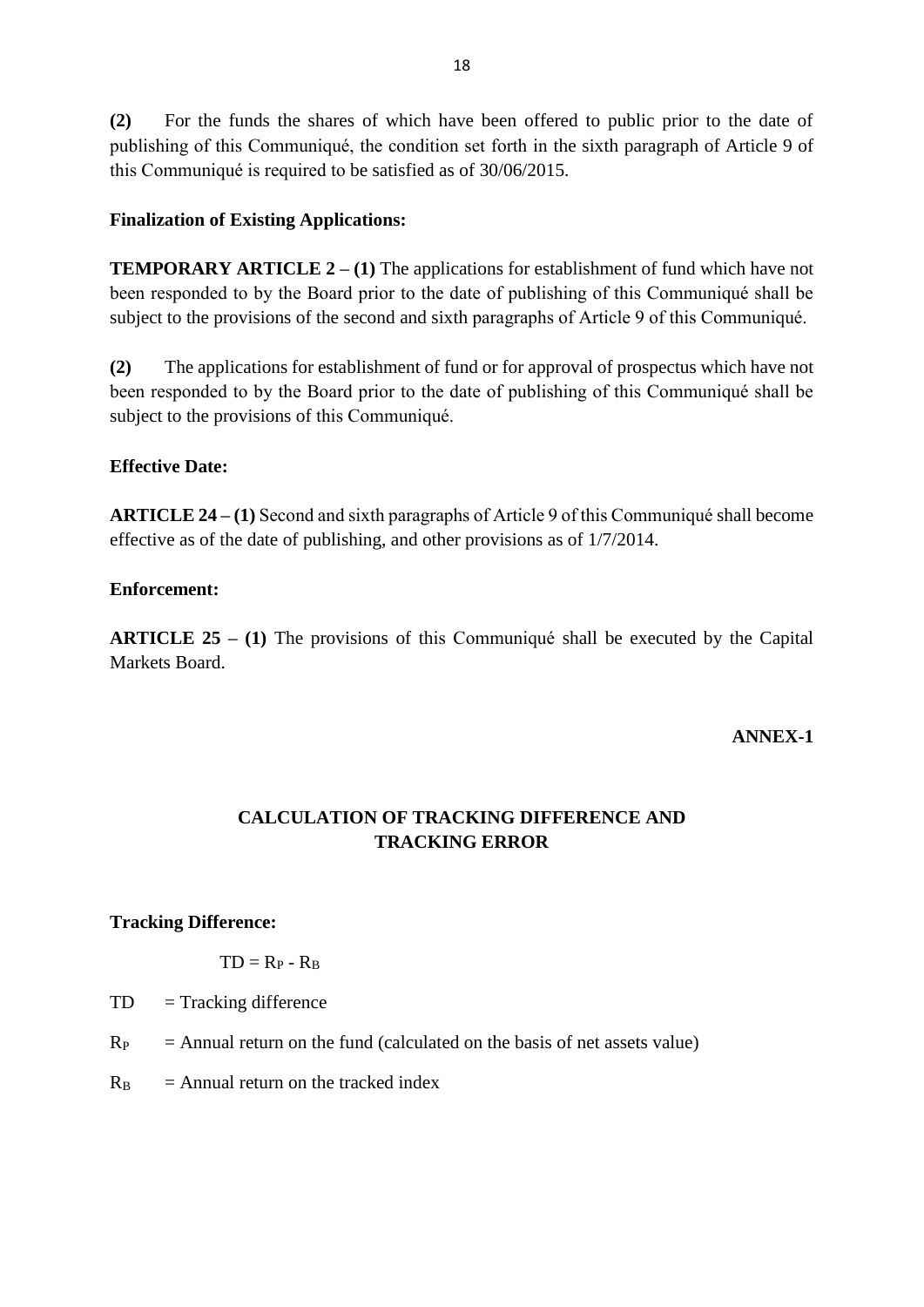### **Tracking Error:**

- $TE = Tracking error$
- $R_P$  = Annual return on the fund (calculated on the basis of net assets value)
- $R_B$  = Annual return on the tracked index
- $N =$  Number of days of calculation

### **ANNEX-2**

### **MINIMUM CONTENTS OF FUND RULES**

- **(a)** Name and duration of the fund;
- **(b)** Name and address of founder, portfolio manager, portfolio custodian and authorized participant;
- **(c)** Minimum transaction unit;
- **(ç)** Information on index and index provider;
- **(d)** General principles on investment policy, objectives, investment limitations, index tracking strategy and risks of the fund;
- **(e)** General principles on creation of fund portfolio and public offering of fund units;
- **(f)** General principles on disclosure of net assets value and unit share price of the fund which are used as indicators;
- **(g)** Detailed principles on primary and secondary market transactions of the fund;
- **(ğ)** Principles on management and custody of portfolio;
- **(h)** Portfolio valuation principles;
- **(ı)** Principles on expenditures from fund assets, and management fee and total expense ratio of the fund;
- **(i)** Principles on transfer of difference between fund income and fund expenses to fund unit holders;
- **(j)** Principles on dividend distribution, if any;
- **(k)** Conditions of liquidation of the fund;
- **(l)** Other contents to be determined by the Board.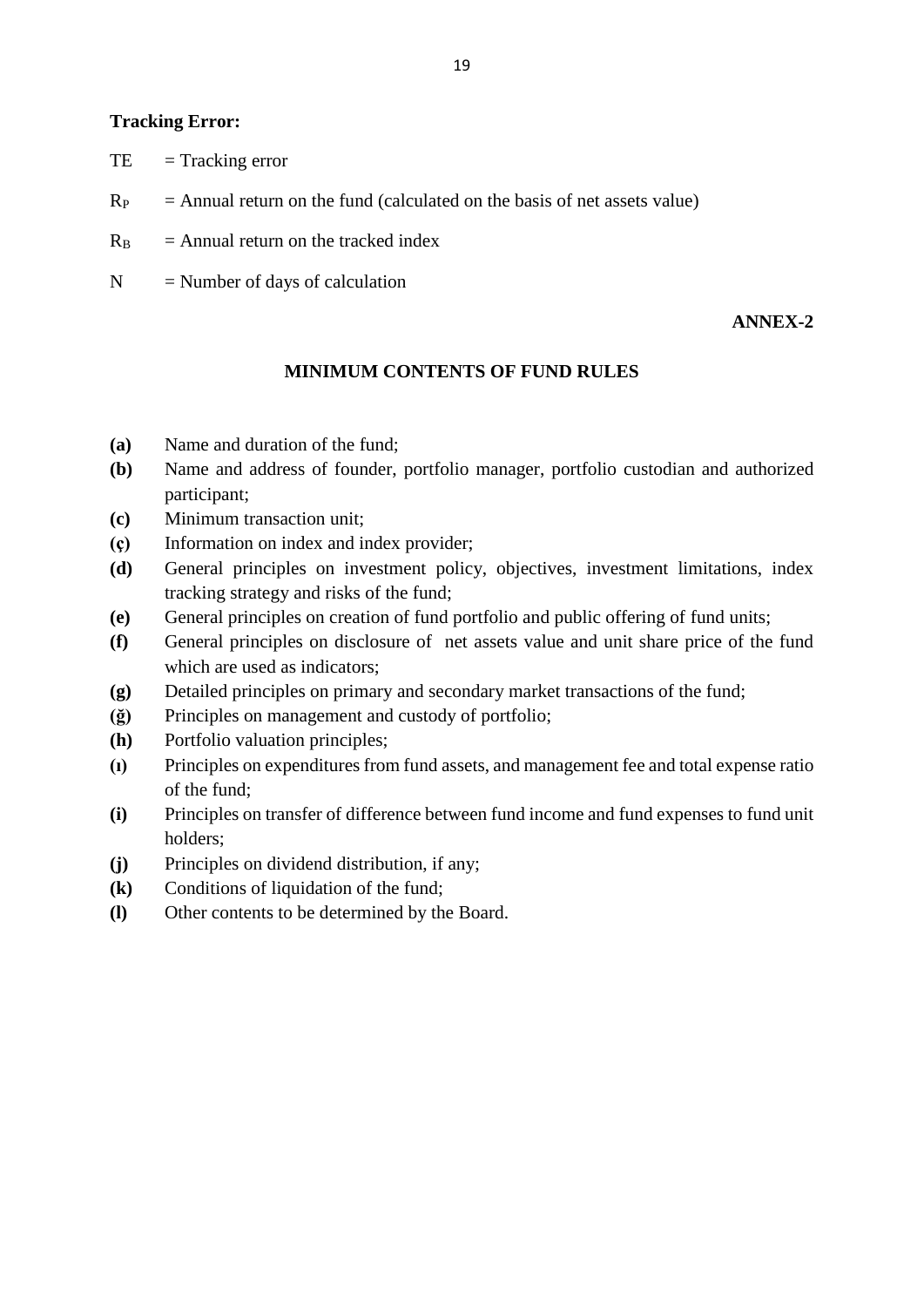#### **MINIMUM CONTENTS OF FUND PROSPECTUS**

- **(a)** Name and duration of the fund;
- **(b)** Name and address of the founder, portfolio manager, portfolio custodian and authorized participant; **(c)** Information on fund portfolio managers and members of founder's board of directors;
- **(ç)** Minimum transaction unit;
- **(d)** Information on index and index provider and principles of disclosure of index value;
- **(e)** Detailed principles on investment policy, objectives, investment limitations, index tracking strategy and risks of the fund;
- **(f)** Principles on calculation of tracking difference and tracking error, and probable estimated value of tracking error under normal market conditions to be calculated for the first one year following the public offering of fund units;
- **(g)** Statements on factors (transaction costs, total expenses, illiquid assets and similar other factors) which may affect the reflection by the fund of the performance of the index tracked by it, and the size of tracking difference and tracking error;
- **(ğ)** Detailed principles on creation of fund portfolio and public offering of fund units;
- **(h)** Principles on calculation and disclosure of net assets value, unit share price of the fund which are used as indicators;
- **(ı)** Detailed principles on primary and secondary market transactions of the fund;
- **(i)** Principles on portfolio management and custody;
- **(j)** Principles on portfolio valuation;
- **(k)** Management fee, commissions and other expenses and total expense ratio of the fund;
- **(l)** Principles on transfer of difference between fund income and fund expenses to unit holders;
- **(m)** Principles of taxation of the fund;
- **(n)** Information regarding from where the fund rules and financial reports can be provided;
- **(o)** Principles on dividend distribution, if any;
- **(ö)** Method of liquidation of the fund;
- **(p)** Statement on the firm to be assigned for audit of the fund;
- **(r)** Information on outsourced services;
- **(s)** Other contents to be determined by the Board.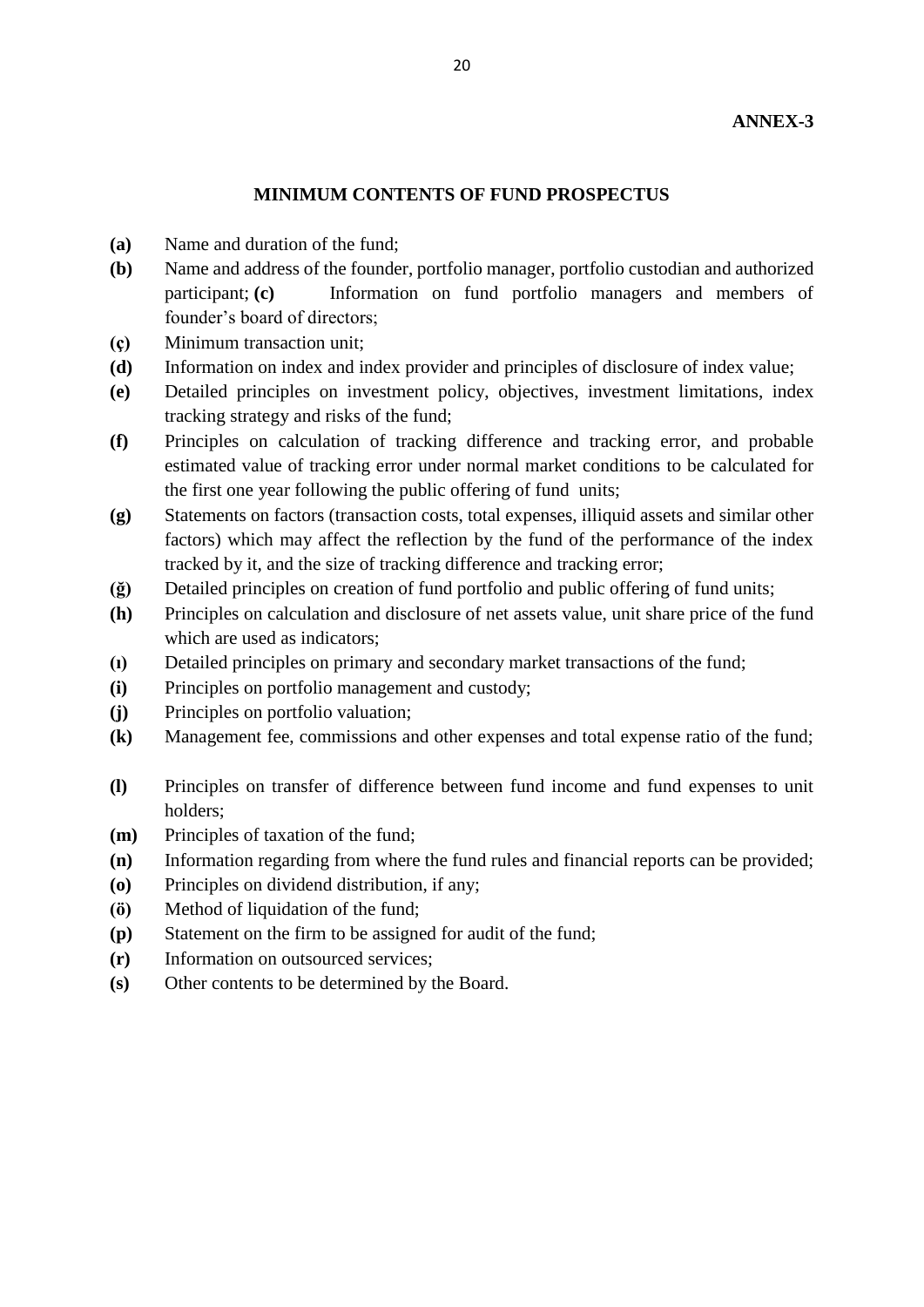#### **MINIMUM CONTENTS OF INVESTOR INFORMATION DOCUMENT**

- **(a)** Introductory information about the fund;
- **(b)** Minimum transaction unit;
- **(c)** Detailed principles on primary and secondary market transactions of the fund;
- **(ç)** Information on index and index provider and principles of disclosure of index value;
- **(d)** General principles on index tracking strategy of the fund;
- **(e)** Principles on calculation of tracking difference and tracking error, and probable estimated value of tracking error under normal market conditions to be calculated for the first one year following the public offering of fund units;
- **(f)** Explanations on factors (transaction costs, total expenses, illiquid assets and similar other factors) which may affect the reflection by the fund of the performance of the index tracked by it, and the size of tracking difference and tracking error;
- **(g)** Brief description of investment objectives and investment policy, and distribution of the portfolio;
- **(ğ)** Management fee, commissions and other expenses and total expense ratio of the fund;
- **(h)** If any, past performance of the fund, and performance scenario analyses depending on the type of fund;
- **(ı)** Risk and yield profile containing appropriate disclosures and warnings related to risk exposures of the fund.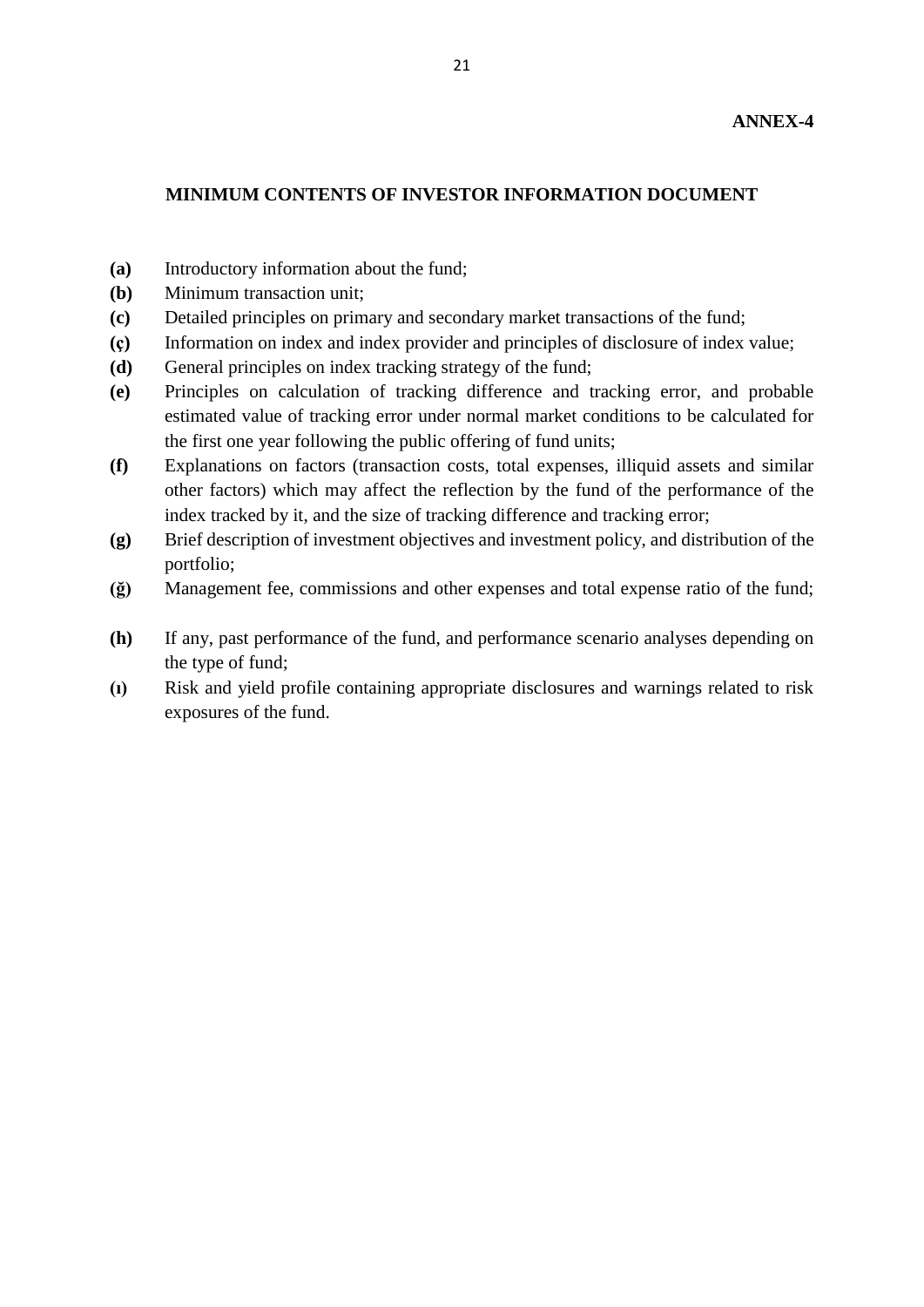### **ANNEX-5**

### **MATERIAL EVENTS REQUIRED TO BE DISCLOSED TO PUBLIC**

#### **(a) Explanations on index tracked by the fund:**

- 1) Change of index;
- 2) Change of assets included in the index, and/or change of weights of these assets;
- 3) Change in method of disclosure of index, and in data distribution channels through which the index is disclosed;
- 4) Tracking difference and tracking error calculated for the recent one year, and in the case of a substantial increase in tracking difference and tracking error, the reasons of such difference, as of the end of each month, for disclosure in the first business day of the following month;
- 5) Estimated value of probable tracking error of the next year which may materialize under normal market conditions, as of the last business day of each year;
- 6) Estimated tracking error predicted for the previous year, and the actual tracking difference and tracking error, and in the case of a substantial difference between estimated and actual tracking errors, the reasons of such difference, as of no later than the last business day of January every year.

### **(b) Explanations on the fund founder, portfolio manager, portfolio custodian and authorized participant:**

- 1) Change of the fund founder, portfolio manager, portfolio custodian and authorized participant;
- 2) Change of communication data, such as address, telephone and facsimile numbers, of headquarters or principal offices of the aforementioned institutions;
- 3) Sanctions applied by the Board on the fund founder, portfolio manager, portfolio custodian and authorized participant, and on officials of such institutions, due to their fund-related activities and operations;
- 4) Disclosures made to public about the fund founder, portfolio manager, portfolio custodian and authorized participant pursuant to the regulations of the Board pertaining to public disclosure of material events, which may directly or indirectly affect the value of fund units, and investment decisions of investors, and primary and secondary market transactions of the fund.

#### **(c) Explanations on transaction principles and unit share price of the fund:**

- 1) Changes in principles relating to primary and secondary market transactions of the fund, and suspension or limitation of such transactions;
- 2) Change in minimum transaction unit;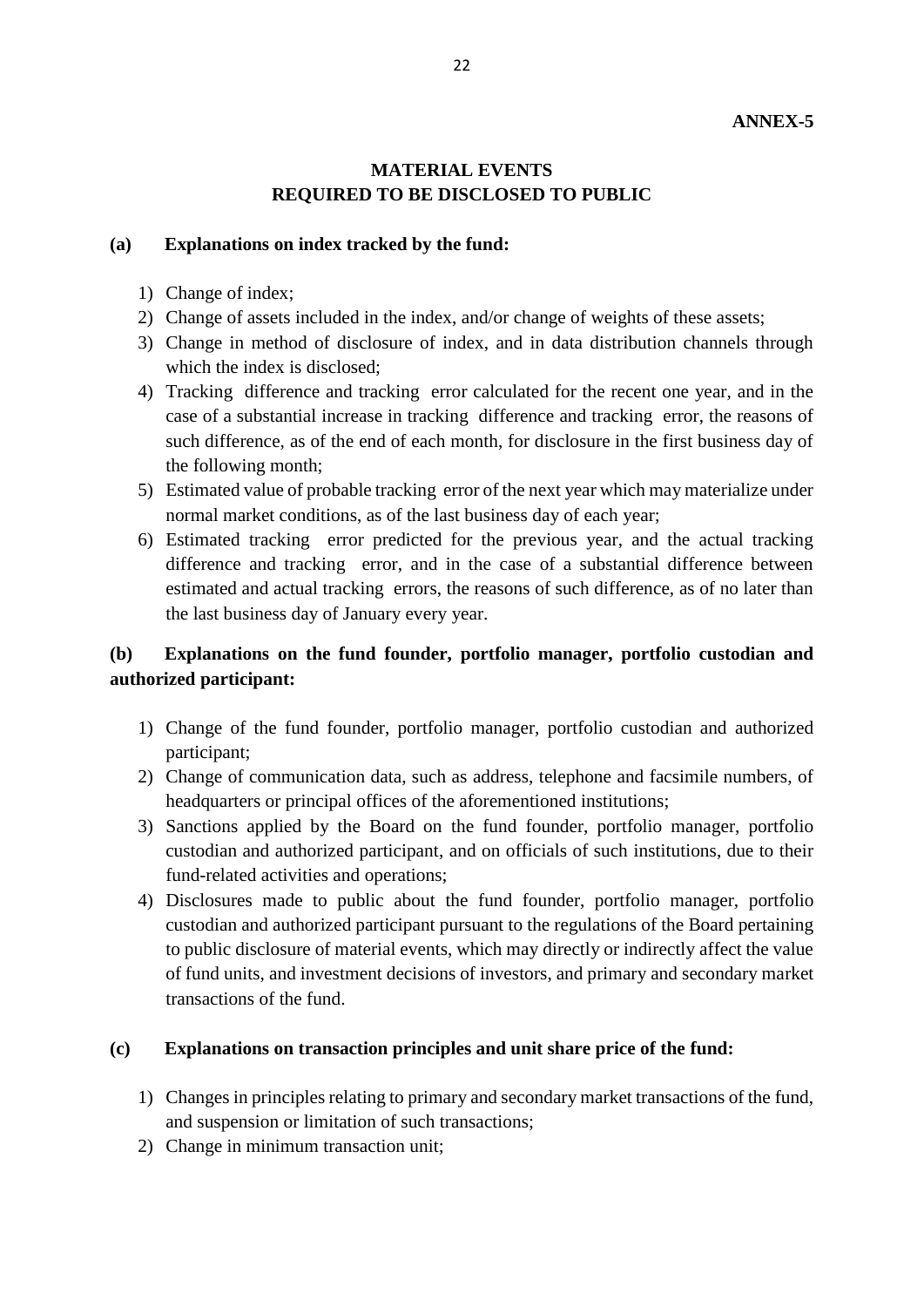- 3) Developments or events leading to a failure in calculation or public disclosure of unit share price of the fund;
- 4) Changes in data channels where the net assets value and unit share price are disclosed as indicators of the fund;
- 5) Fall of the average value of recent three months of net assets value below TL 3,000,000 according to the assessment to be conducted in the last business day of every month.

### **(ç) Explanations on portfolio structure and management strategy of the Fund:**

- 1) Change of portfolio structure, portfolio limitations, investment strategy and index tracking strategy of the fund;
- 2) Change of valuation principles of the fund portfolio;
- 3) Change of principles of custody of assets included in the fund portfolio;
- 4) In the case of being a party of repo-reverse repo transactions in over-the-counter market, information about maturity, rate of interest, counterparty, and rating of counterparty of the contract;
- 5) General principles on reliable methods and contracts to be used for compliance of overthe-counter-market contracts, entered into as cited above, with the principles set forth in subparagraph (c) of seventeenth paragraph of Article 17 hereof;
- 6) In the case of getting a loan, the amount, rate of interest, date of borrowing, lending institution, and date of repayment of loans.

### **(d) Explanations on administrative structure and organization of the fund:**

- 1) Appointment, retirement or otherwise replacement for any reason whatsoever of members of the board of directors, or fund manager, or other officials of the fund carrying substantial decision making authority and responsibilities;
- 2) Sanctions applied by the Board on the aforementioned persons.

### **(e) Explanations on financial structure of the Fund:**

- 1) Change in fund management fee, commissions and other expenses and in total expense ratio;
- 2) Index licensing fees paid by the fund, and changes therein.

## **(f) Explanations to be made in the case of termination, transfer, transformation or merger of the fund, or in the case of change of its founder:**

- 1) Decisions of authorized bodies taken in the case of termination, transfer, transformation or merger of the fund, or in the case of change of its founder;
- 2) Filing of an official application, getting a permission, and all process-related developments with respect to these transactions (to be arranged so as to contain the announcement text, and to be made every day starting from the date of permission of